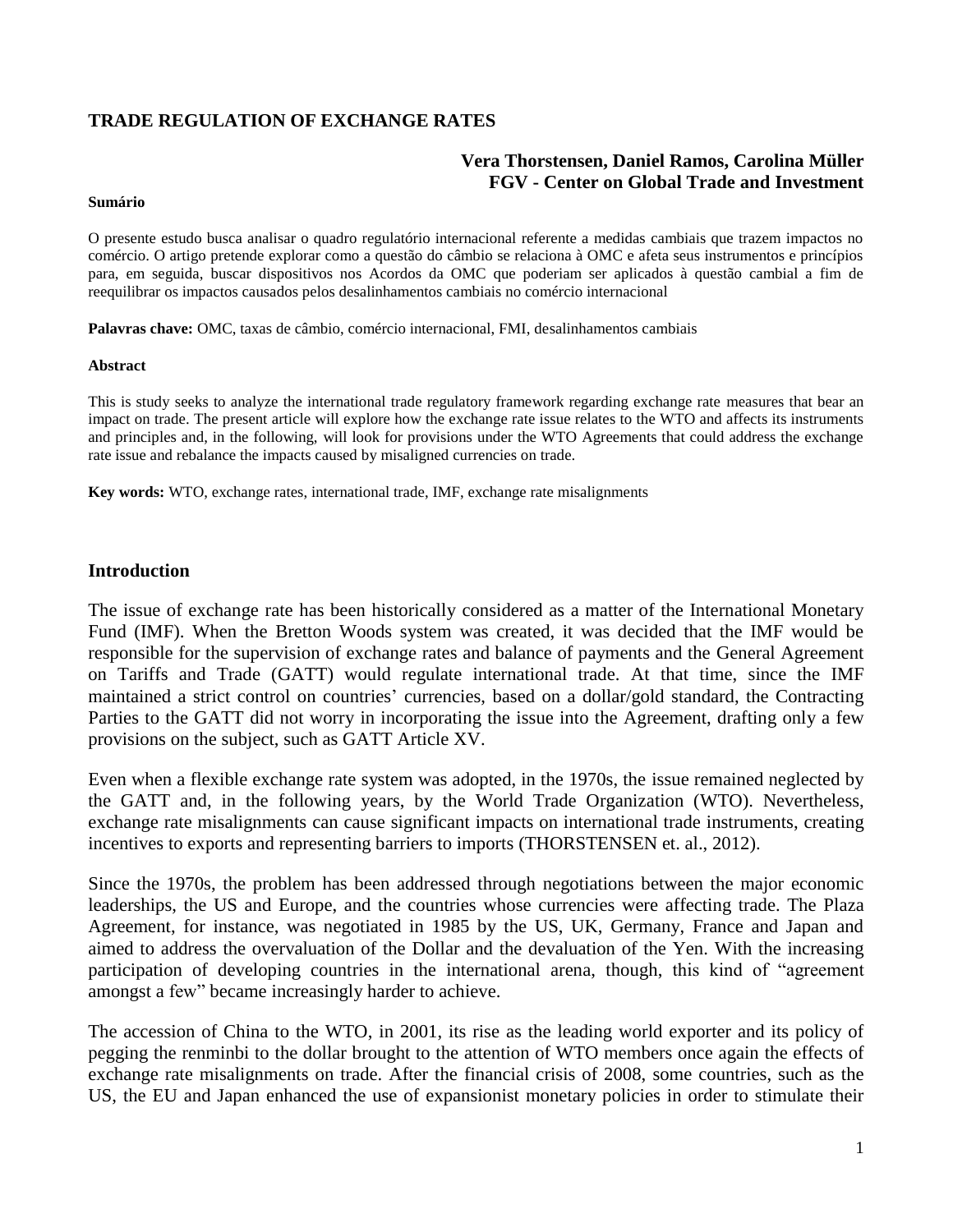economies, causing an escalation of exchange rate misalignments, with serious impacts on international trade. This issue led to the consideration by academics and public agents of whether those misalignments could be questioned under WTO rules.

The concern that persistent exchange rate misalignments could be creating trade distortions was finally raised by Brazil at the WTO, in April 2011, when it presented a submission to the Working Group on Trade, Debt and Finance (WGTDF) suggesting academic research on the relationship between exchange rates and international trade (WT/WGTDF/W/53). In September 20th, 2011, Brazil presented to the same Working Group a second proposal on the theme, suggesting the exam of available tools and trade remedies in the Multilateral System that might allow countries to redress the effects of exchange rate misalignments (WT/WGTDF/W/56). In March 2012, a seminar on exchange rates took place at the WTO. The conclusions of this seminar were that exchange rate misalignments can affect trade and that the discussion should continue among WTO and IMF members. Finally, a third document was submitted by Brazil in November, 2012 (WT/WGTDF/W/68), bringing the discussion of the effect of exchange rate misalignments on trade instruments, as well as the possibility of exploring existing WTO rules to address such effects.

These were important steps to the discussions, but deeper debates are still required in order to find which WTO rules are affected by misaligned currencies and which remedies can be used to address the problem.

The present article is part of these debates, exploring the relationship between the exchange rate issue and the regulatory framework of international trade. In this sense, the first section of this article will discuss the current perception that the subject of exchange rate should be dealt with solely at the International Monetary Fund (IMF) and, in the following, will analyze how the exchange rate issue relates to the WTO and affects its instruments and principles. The second section will then analyze the provisions of the WTO agreements and look for possible regulatory linkages between the Multilateral Trading System and the exchange rate issue. Both sections look at the history of negotiations and development of some trade provisions to argue that, although only a few specific mechanisms deal directly with the matter, the exchange rate issue has been an integral part of the Multilateral Trading System since its creation.

# **I. The Relation between Exchange Rates and the Multilateral Trading System**

### **1. Are exchange rates an exclusive matter of the IMF?**

Exchange rate and currency issues were historically considered as matters of the IMF competence. Accordingly, at the time of the creation of the Bretton Woods System in 1944, maintaining an international fixed exchange rate system based at par values to the dollar was the main objective of the IMF.

The economic impacts of exchange rate manipulations on international trade flows were very much in the minds of the political parties in the negotiations of the Bretton Woods agreements (BOUGHTON, 2004, p. 6). The chaotic consequences to trade of the practice of competitive currency devaluation in the years before the World War II were still very present and an international effort was sought to restrain these mutually damaging, "beggar thy neighbor", practices.

The fixed exchange rate system was anchored at the Article IV of the IMF's Articles of Agreement, which determined that every country should maintain their exchange rates within a 1% band of a par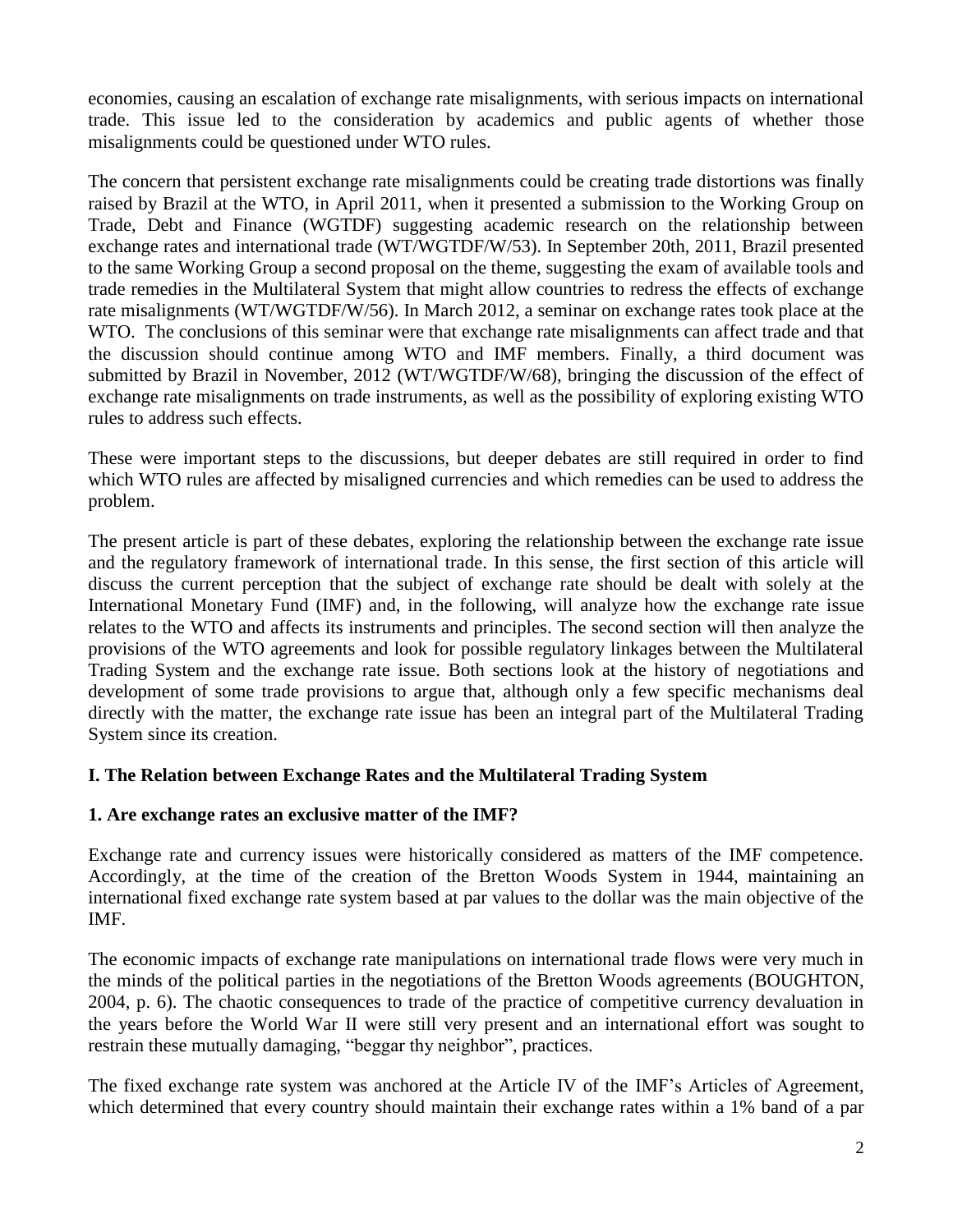value to the dollar established by the IMF. This meant that the Multilateral Trading System, created a few of years later, would not have to focus on the issue of exchange rate manipulations, nor elaborate mechanisms to counter it.

This could offer evidence to explain why exchange rate manipulation and other currency issues are not present but in a few Articles of the GATT. The problem seemed surpassed, with the creation of the IMF, and the GATT could be roughly silent about it.

Concerns about the impacts of exchange rate misalignments on international trade, however, would resurface after the end of the par value system in the 70s. The fall of the gold standard required major modifications of the IMF practice in the coming decades, a process that came to be known as the organization's "silent revolution"(BOUGHTON, 2001, p. 582).

The extent and depth of such modifications had direct impact on the IMF rules, particularly on its Article IV, which was transformed from a rigid control to a flexible surveillance mechanism. Andreas Lowenfeld argues that, after the fall of the par value system and the creation of the new surveillance mechanism, *"[i]f the Fund Agreement no longer described, let alone controlled, the international monetary system, then it seemed reasonable that the Articles should be rewritten"*(LOWENFELD, 2010, p. 582). No such resurfacing, however, was done and *"[t]he institution was preserved – that is, the skeleton; but the fundamental rule was replaced by a non-rule, and the mission gradually changed"* (LOWENFELD, 2010, p. 582).

The new mission of the IMF was then focused on guaranteeing the balance of payment of endangered countries in a world of floating exchange rates. The objective of restricting exchange rate manipulations was allocated to the new surveillance mechanism. However, due to a change in the economic policies of the major international partners that relaxed concerns over exchange rate manipulations and the expansion of the IMF's surveillance mechanism in order to include several currency mechanisms and other economic factors, the objective was never completely attained.

On that, Lowenfeld further states that:

Article IV did not accomplish the objectives that the drafters had in mind. Governments were reluctant to answer inquiries put by the Fund, and had no real incentive to do so. (…) The idea that the IMF, or the international community through the IMF, could prescribe conduct under amended Article IV comparable with what the Fund prescribed under Article V did not prove viable, if indeed it was ever seriously considered (LOWENFELD, 2010, p. 585).

The consequence was that the IMF no longer had the mechanisms, or even the purpose, of exerting a rigid control over exchange rate manipulations. Although this reality fitted well the new role of the Fund in international economic governance, it striped the Multilateral Trading System of its safe-net against competitive currency devaluations.

In this sense, current arguments defending that exchange rate issues should be dealt with solely at the IMF are outdated. As IMF history has demonstrated, the IMF can no longer be the main forum where the impacts of currency issues on trade should be discussed, especially not when the control of exchange rate manipulations is the main focus of discussion. It lacks the mandate and the mechanisms to do so (THORSTENSEN et al., 2013).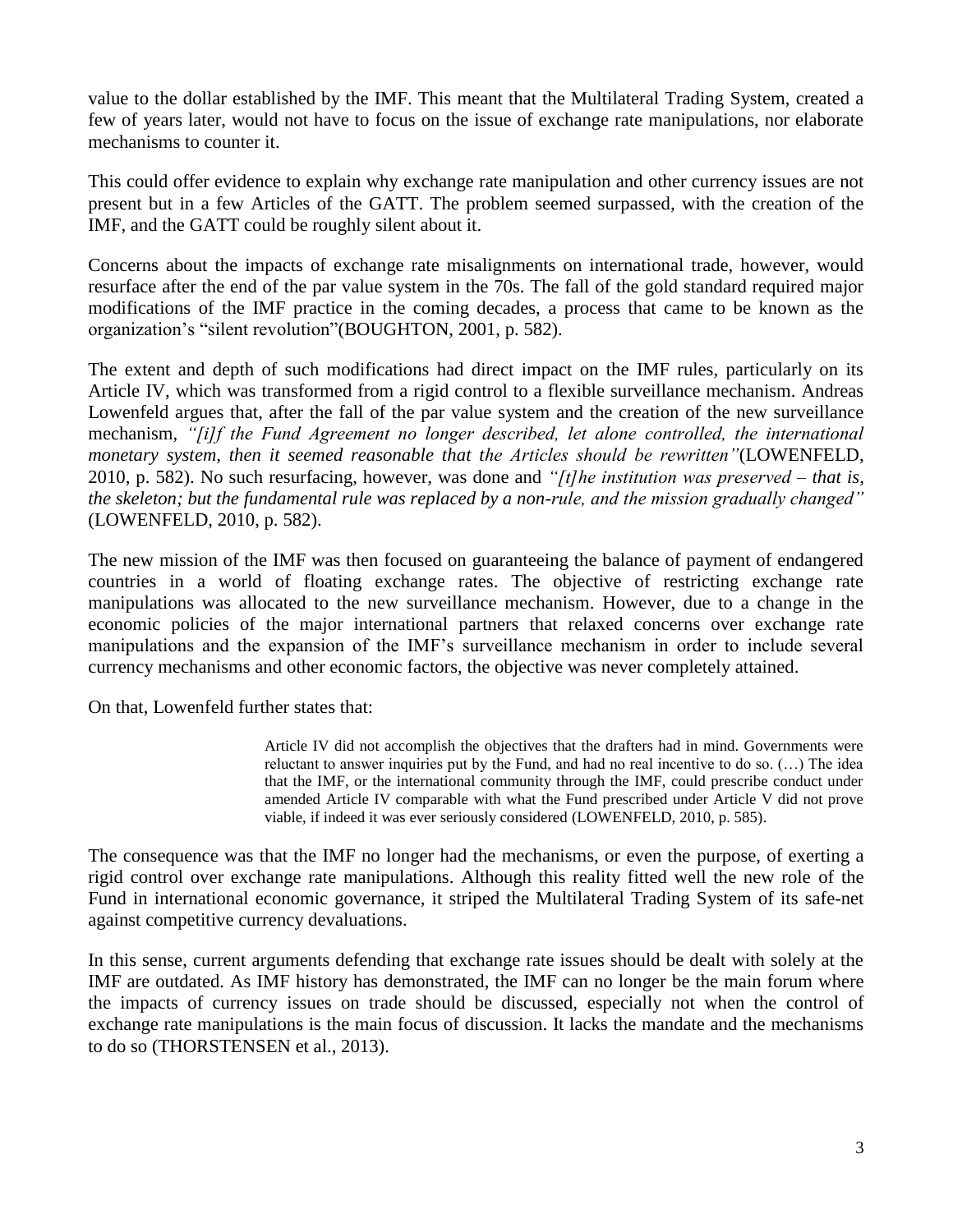#### **2. Exchange rate impacts on the Multilateral Trading System**

Although left unguarded since the mid 70s, the Multilateral Trading System would not feel the consequences of exchange rate deviations until the 2008 financial crisis. In the present political landscape, however, such accords are harder to be reached. After the crisis and the political choice of some of the biggest economies to devaluate their currencies in order to stimulate economic recovery and growth (notably the USA, the EU, China and some other Asian countries), the problem has again arisen and the Multilateral System has found itself unprepared to offer solutions.

Although the economic effects of exchange rate misalignments have been discussed at lengths by the academia (LASTRA, 2005, chapter 2), less has been said about their impact on the regulatory framework of the Multilateral Trading System. This section will discuss what are these impacts and how can they be measured.

#### **The case of tariffs and trade remedies**

The possible impacts that exchange rates could have on the Multilateral Trading System were perceived already in the beginning of negotiations of the Havana Charter, when guidelines for the negotiations of tariffs were decided. In section E of the Annexure 10 of the Report of the First Session of the Preparatory Committee of the United Nations Conference on Trade and Employment (E/PC/T/33) it is stated:

#### *Avoidance of New Tariff or other Restrictive Measures*.

It is important that members do not effect new tariff measures prior to the negotiations which would tend to prejudice the success of the negotiations in achieving progress toward the objectives set forth in Article 24, and they should not seek to improve their bargaining position , by tariff or other restrictive measures in preparation for the negotiations. **Changes in the form of tariffs, or changes in tariffs owing to the depreciation or devaluation of the currency of the country maintaining the tariffs, which do not result in an increase of the protective incidence of the tariff, should not be considered as new tariff increases under this paragraph**. *(emphasis added)*

The logic of the provision was that devaluation of exchange rates could have direct impacts on the tariffs being negotiated. Based on this provision, Brazil promoted an adjustment of its tariffs before its entry into negotiations, in 1947.

> Owing to the depreciation of the Brazilian currency (18.67 cruzeiros - US\$1), the Brazilian import duties are reduced by 47 per cent. In order to correct this maladjustment the Brazilian Government decided to readjust the duties of its tariffs taking into account only part of the currency depreciation, i.e. 40 per cent. Otherwise, the Brazilian Government would initiate the multilateral negotiations at Geneva by making a gratuitous reduction of 47 percent of the duties of the Brazilian tariff.

> Furthermore, it must be pointed out quite clearly that the wording of Annexure 10 is "owing to the depreciation of the currency". This means that those provisions take into account not only the devaluation on the par value made by law or by agreement with the International Monetary Fund, but also the actual currency depreciation at the time of the multilateral negotiations at Geneva. (ECOSOC, *Note by the Brazilian Delegation on the adjustment of the Brazilian custom tariff*, Second Session of the Preparatory Committee of the United Nations Conference on Trade and Employment, August 5th, 1947, E/PC/T/151, p. 2).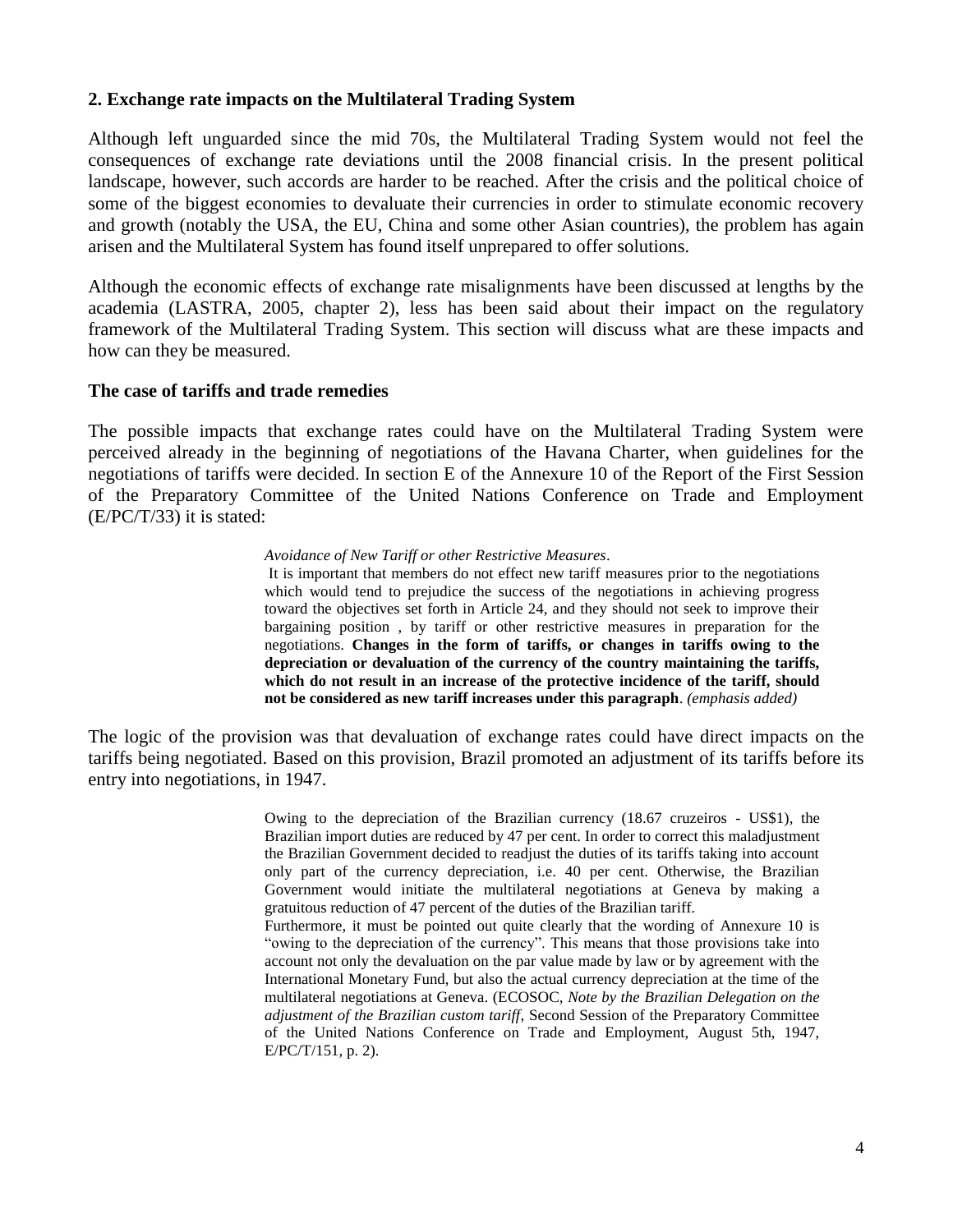In this sense, since its very beginning, the effects of exchange rate deviations on tariffs were already discussed by GATT contracting parties. Exchange rates can be defined as the rate at which a currency can be traded into another currency. In other words, it is the price of a country's currency represented in a second currency. It allows for the price comparison of two goods produced in different countries, using different currencies. In this sense, the exchange rate is directly associated with the price of a good in a given market.

Whenever an exchange rate is devalued it means that the import price of a product represented in another currency will be less than it should be if the exchange rate was at its equilibrium (assuming the export price of the product not to be too responsive to exchange rate misalignments). It affects, thus, not only the competitiveness of this product in a given market, but also the market access negotiated under the WTO and the effectiveness of import tariffs applied: since ad valorem tariffs are levied as percentages of a product's price, a devaluation of this price will impair its effectiveness, while specific tariffs will be enhanced by the devaluation of the exporting country's currency.

Besides the price effect, another possible way of examining these impacts is to use the concept of "tariffication", where *ad valorem* equivalent rates are calculated merging tariffs and exchange rate misalignments. Just like tariffs, the effect of the exchange rate can be transferred to imported and exported goods' prices. Persistent exchange rate misalignments do have significant distortion effects on *ad valorem* applied and bound tariffs negotiated in the WTO, being at the same time an incentive to exports from a country maintaining an undervalued currency, as well as raising additional barriers to the entry of imports into its market (THORSTENSEN et. al., 2012). However, import tariffs are not the only trade instruments affected.

Since the creation of the Multilateral Trading System, with the GATT, the contracting parties have sought to restrain protectionist measures to border tariffs. This would provide the system with better transparency and predictability. The notion of "tariffication" of trade instruments is of great importance to the Multilateral Trading System and has been a key notion since its beginning. Many trade diversion studies make an effort to "tarifficate" trade restrictive measures in order to assess their impact on trade flows. The distortion effects of persistent and large exchange rate misalignments are not, in this sense, to be taken lightly.

Trade remedies such as antidumping and countervailing duties are themselves tariffs that are applied in amount to import tariffs at the border. Exchange rate misalignments can either strengthen or weaken the effect of trade remedy measures applied, in the case of a considerable variation between the currency used to levy the duty and the currency of the international price of the product after the investigation. That would mean a potential violation of the objectives of trade remedies.

If the aim of trade remedies is to curb a determined unfair trade practice, its effectiveness depends on accurately accessing and countering such practice. Antidumping and countervailing measures, which both are levied, in general, as specific tariffs, will be distorted by exchange rate variations and will not accurately address the practice identified as unfair during the investigations, to the detriment of either the exporters or the affected sector involved. The measure would, possibly be recalibrated after its review. In the meantime, however, the exchange rate issue brings instability and unpredictability to yet this instrument.

In the same manner, the investigations prior to the application of trade remedies are themselves also affected by deep exchange rate misalignments. A country facing particularly deep devaluations can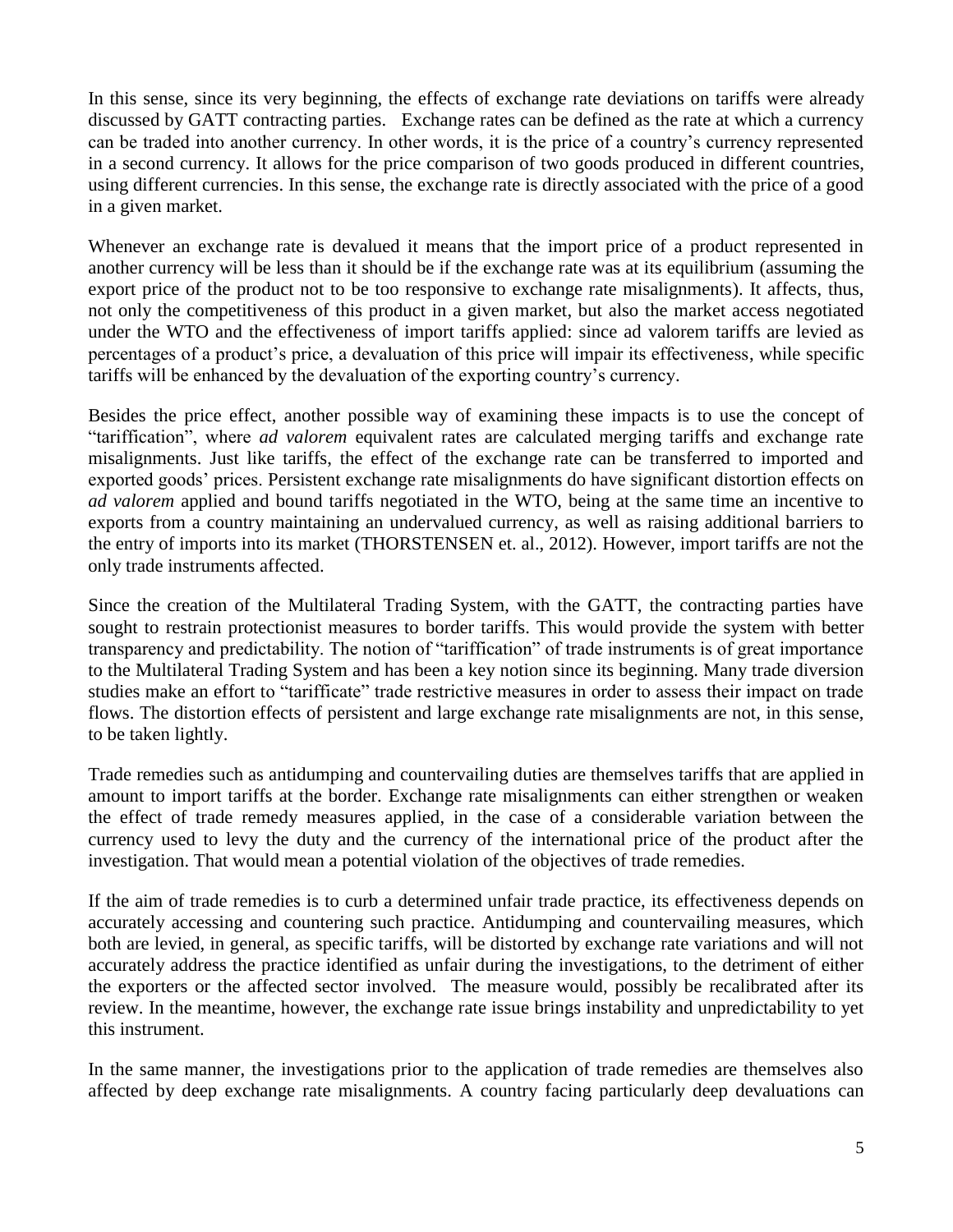suffer additional antidumping duties if no proper consideration is done during investigations. The normal price construction and the price comparability both can be affected.

The issue was raised in a GATT panel brought by Brazil against EC's application of antidumping measures on cotton-yarn from Brazilian producers (EC- Cotton-Yarn, 1995). Brazil argued that the EC had violated its obligation under the Tokyo Round Antidumping Code (the predecessor of the Uruguay Round Antidumping Agreement - ADA) by not taking into consideration the particular volatile situation of Brazilian exchange rate concurrent with high inflation.

In early 1989, facing very high inflation, the Brazilian Government froze the exchange rate at one Cr\$ ("Cruzeiro") to one US\$ in an attempt to decrease money supply and control inflation. The exchange rate freeze continued for a period of three months. During this period domestic inflation continued to grow. Receipts from export sales (which were paid in US\$), when converted into Cr\$, remained stable. Following the unfreezing of the exchange rate, the Cr\$ depreciated. Brazil argued that this combination of a fixed exchange rate and domestic inflation led to a gross distortion in the comparison between domestic prices (when used as the basis of normal value) and export prices, and this resulted in an inflated dumping margin.

Brazil argued that the phrase "particular market situation" in Article 2:4 (presently Article 2:2 of the ADA) included the relevant situations external to the domestic market, such as exchange rates, which affect price comparability. Furthermore Brazil argued that Article 2:6 (presently Article 2:4 of ADA) required the EC to consider the particular exchange rate freeze situation in Brazil at the moment of export in order to respect the "fair comparison" requirement in the Article (EC- Cotton-Yarn, 1995, p. 77-81).

Although relating to a fairly specific situation involving exchange rate issues, the case was an opportunity in which both parts had to discuss particularly different views of the impact of exchange rate variations on antidumping investigations.

Brazil was of the view that the *EC's refusal to adjust the exchange rates used in its investigation violated a fundamental principle of the Agreement*, considering as "price dumping" what was, in fact, *the well-known phenomenon of 'exchange dumping'*. Furthermore, Brazil argued that in so doing, the EC *had relied on certain principles such as 'monetary neutrality' that were not valid in the context of antidumping proceedings*. (EC- Cotton-Yarn , 1995, p. 118).

The EC, on the other hand, argued that:

The calculation of dumping margins had to be made on the basis of objective and verifiable information, and not on the basis of arbitrary and subjective aspects. Accepting Brazil's arguments in this regard would amount to introducing considerable amount of subjectivity and uncertainty into the system. It would go far beyond the scope of the Agreement, the possibilities and the competence of the investigating authorities, and the interests of the signatories to have security and predictability in international trade. (EC- Cotton-Yarn, 1995, p. 119)

Brazil disagreed that the clear intent of the negotiators was to leave "monetary aspects of dumping" outside the scope of the Agreement. Rather, the intent of the negotiators would have been to exclude the depreciation of exchange rate (the so called exchange rate dumping) from the antidumping mechanism. In other words, since exchange rate dumping was not part of the Agreement, due consideration to exchange rate situations should be done in order to respect normal price and price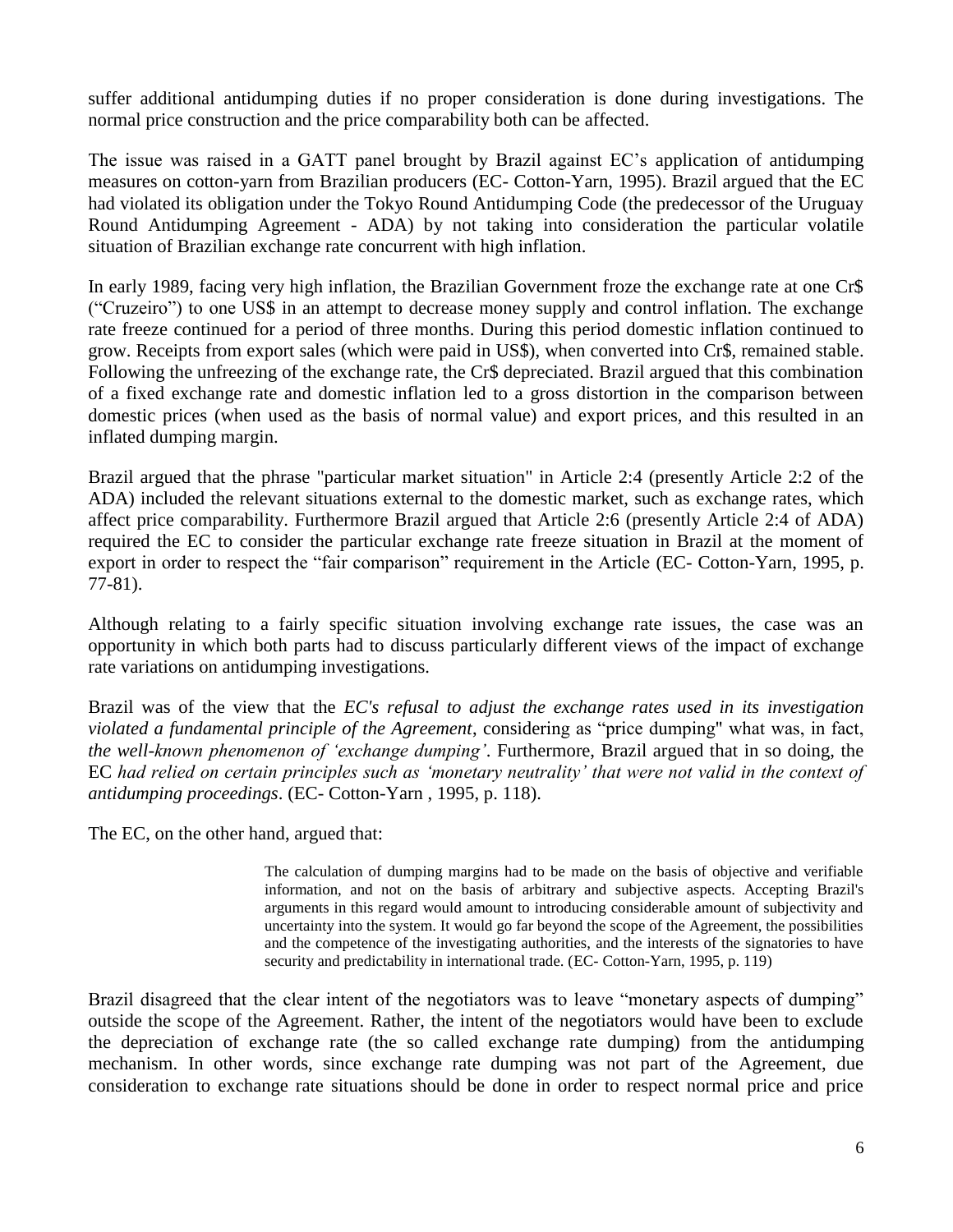comparability, as well as to avoid considering such a phenomenon as "regular dumping" (EC- Cotton-Yarn, 1995, p. 280).

Both countries agreed that the present rules governing antidumping investigation excluded the possibility of considering exchange rate dumping in the "price dumping margin". Brazil however argued that completely excluding monetary aspects of dumping would do exactly the opposite, since it would open up the possibility of counting exchange rate dumping as regular dumping, while the EC feared the possible consequence of bringing unpredictability to the system if it considered such arguments.

The panel concluded that Brazil had not proved that the particular exchange rate situation at the time of the sells affected directly the prices practiced in its local market to render it inadequate as a basis for normal price consideration. On that, the Panel further stated that:

> Even assuming *arguendo* that an exchange rate was relevant under Article 2:4, it would be necessary, in the Panel's view, to establish that it affects the domestic sales themselves in such a way that they would not permit a proper comparison. Brazil had asserted that exchange rates were capable of affecting domestic sales and prices, because for example, the cost of raw materials could be affected by fluctuations in the exchange rate. In particular, domestic sales and prices could be affected if imported raw materials were used in domestic production. However, Brazil had not argued that the costs of raw materials used in manufacture of cotton yarn were in fact so affected. For the Panel to engage in such an exercise, it would have to exceed its scope of review. (EC- Cotton-Yarn, 1995, p. 479)

In this sense, the panel did not exclude completely the influence exchange rate misalignments could have on antidumping investigations. Actually, imported inputs were considerable costs in cotton-yarn production, and provided that Brazil presented this argument, exchange rate could be a relevant aspect in the investigation. In the Panel's view, there is no *a priori* exclusion of exchange rate considerations in the application of the antidumping rules.

Considering price comparability and Article 2.6 of the Antidumping Code, the Panel reached a narrower interpretation. It considered that:

> The exchange rate in itself is not a difference affecting price comparability. It is a mere instrument for translating into a common currency prices that have previously been rendered comparable in accordance with the second sentence of Article 2:6. In the view of the Panel, an exchange rate's function is to make it possible to subsequently effect an actual comparison on a common basis as provided under the other relevant provisions of the Agreement (EC- Cotton-Yarn, 1995, p. 494)

The EC- Cotton-Yarn case exposed the lack of specific provisions to deal with the issue in the Antidumping Code. Such absence remained in the following Uruguay Round ADA. The same overall statement can be made in relation to the Subsidies and Countervailing Measures Agreement (SCM).

Other aspects of the Multilateral Trading System are potentially affected as well since they are based on tariffs in their functioning, The Dispute Settlement Mechanism itself can be deeply affected in its efficiency since its most praised characteristic – the possibility of enforcing decisions through the allowance of retaliatory measures – would be softened were a country to maintain its currency persistently undervalued, weakening measures aimed at curbing its violating conduct. Naturally, different measures such the suspension of TRIPs rules would be immune to such effects, but a considerable part of the System could be jeopardized.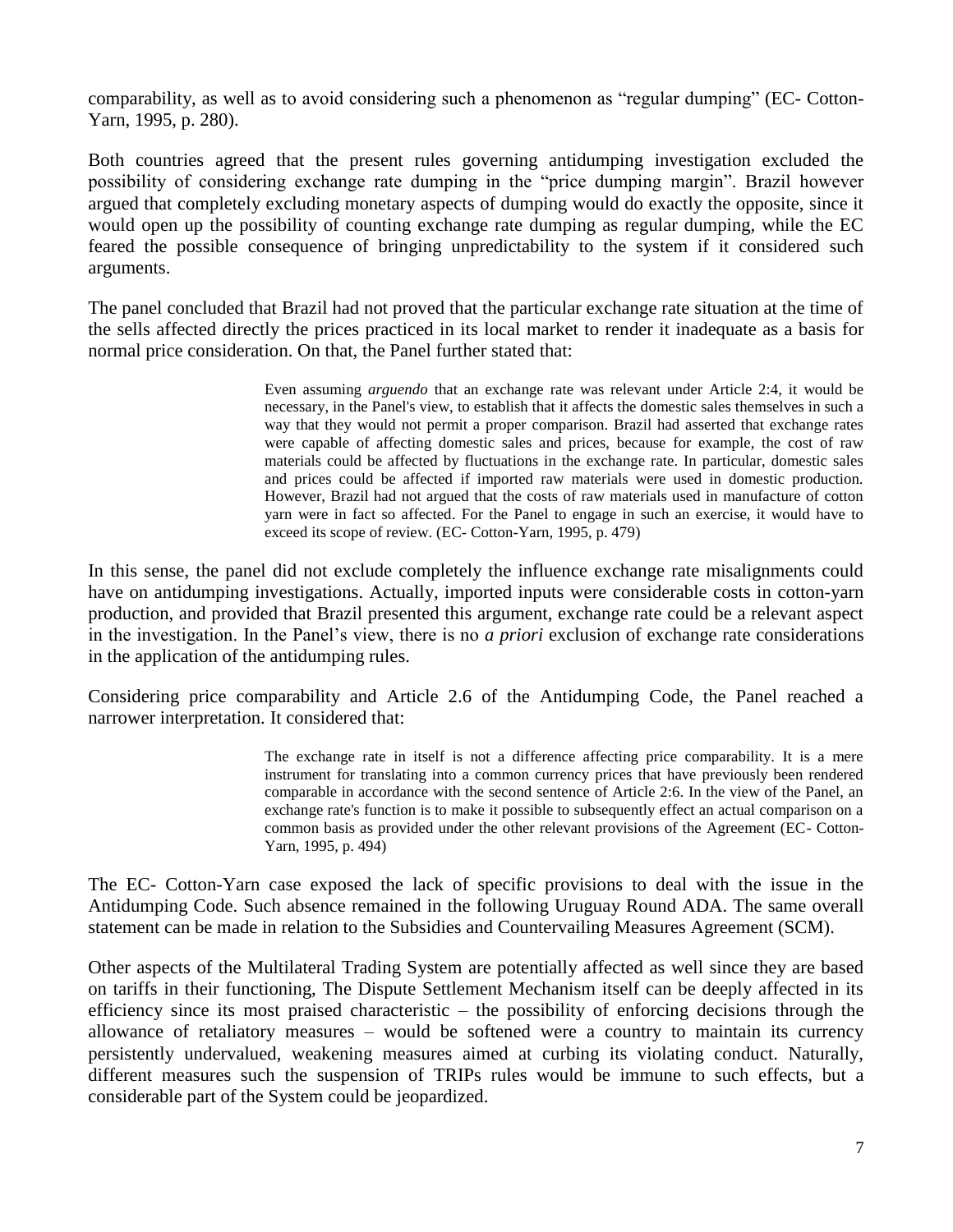Furthermore, rules of origins can be distorted as well, since many rules depend on accurately assessing the value added to a product in different moments of the production chain. When dealing with severely distorted exchange rates, it becomes hard to determine the exact value added by a particular production stage. The assertion can be compromised, making it hard to guarantee the fulfillment of the objectives sought with rules of origin. This is particularly important in the context of Preferential Trade Agreements (PTAs), potentially being a cause of trade diversion and circumvention of the rules.

The Director-General to the WTO, Pascal Lamy, has already brought to the attention the difficulties modern production chains present to the traditional view of rules of origin and international trade negotiations in general. The "made in the world" initiative launched by the WTO to support measuring and analyzing international trade in terms of value added, can be severely impacted by exchange rate misalignments.

## **The overarching principles**

A more disturbing picture can be drawn if one considers the impact of persistent exchange rate misalignments on some of the pillars of the Multilateral Trading System. One of the system's principles most hit by the different exchange rate fluctuations is the Most-Favored Nation (MFN) present in Article I of the GATT.

Under the MFN principle, each contracting party is broadly obliged to concede the same tariff treatment to every other contracting party. Furthermore, any kind of advantage or privilege one contracting party should have in relation to imports and exports with another contracting party should be "immediately and unconditionally" extended to all other contracting parties. This principle aims at bringing two main benefits to the system.

Firstly, it guarantees that no particular country will have a commercial advantage in its trade with another contracting party, which otherwise could raise tensions and divert trade. This is a broad guarantee, encompassing any kind of benefit a particular country could have in its trade with another country part to the system. The aim here is to avoid arbitrary allocation of trade flows between contracting parties, which could harm the benefits brought by international trade competitiveness.

The other benefit is the stability of the system. Since a producer knows he will face the same tariff barrier to export to a particular country no matter where he exports from, he will be able to decide where to produce without taking applied tariffs into consideration. It also brings predictability and provides a better environment for production to seek whichever country presents better comparative advantages.

Misalignments and possible manipulations of exchange rates, however, bring another variable to the equation, with no direct connection to fair competition principle. The particular exchange rate of a country, and its variation from a level considered of medium term equilibrium, could represent an "advantage or privilege" in bilateral commercial relations between a set of countries when compared with other exchange rates portraying different levels of variation from their equilibrium. This is due to the effects exchange rate misalignments have on tariffs applied by each country.

After the fall of the fixed exchange rate system under the auspices of the IMF during the 70s and its substitution with a floating exchange rate system, the CONTRACTING PARTIES to the GATT have manifested their concern with its consequence to the multilateral trade system. In particular, the impact on market access actually faced by exporters was highlighted in a floating exchange rate system: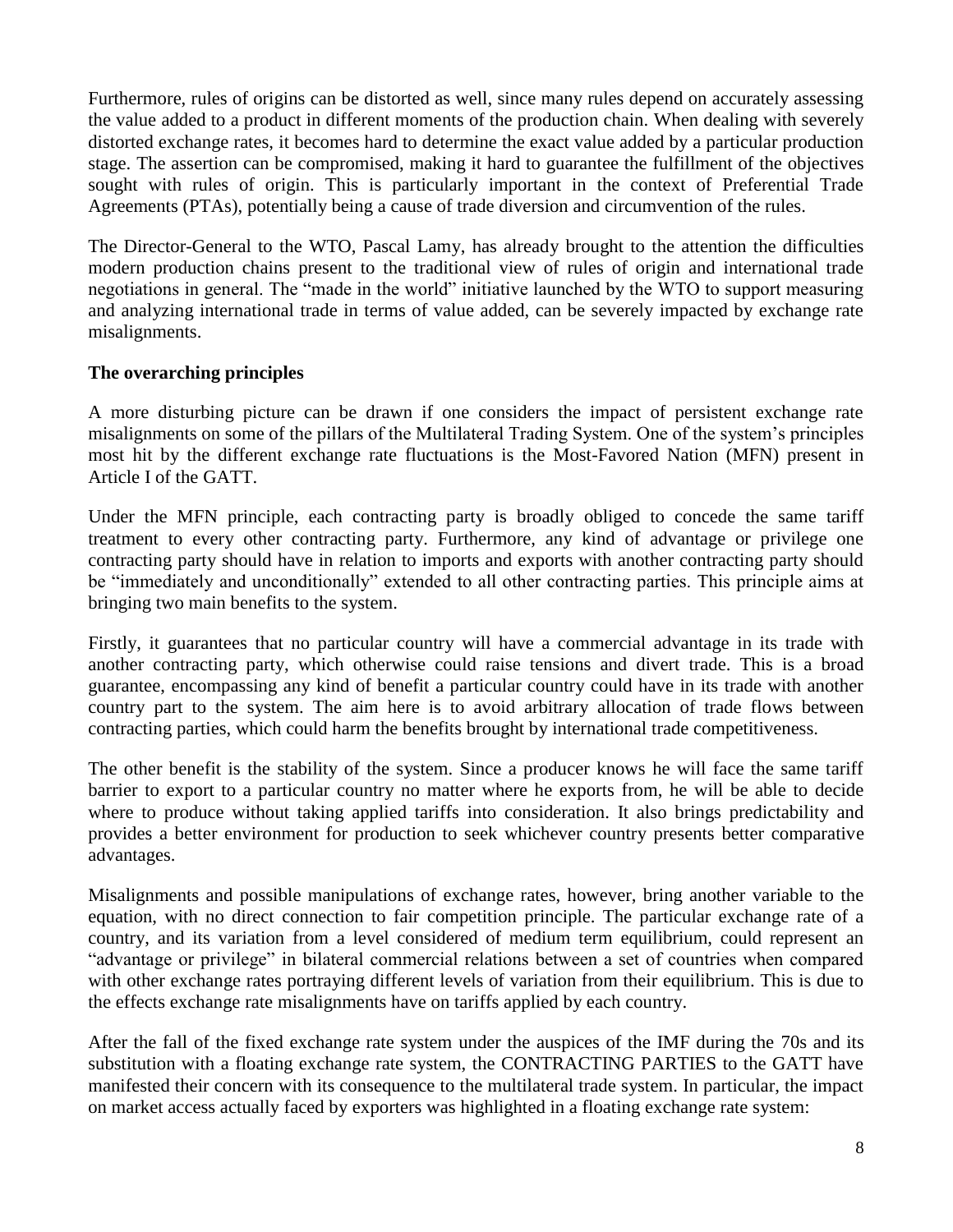1. The CONTRACTING PARTIES, while not questioning the floating exchange rate system and the contributions it has made, acknowledge that in certain circumstances exchange market instability contributes to market uncertainty for traders and investors and may lead to pressures to increased protection; these problems cannot be remedied by protective trade action (*Exchange Rate Fluctuations and their Effect on Trade – Fortieth Session of the CONTRACTING PARTIES, Action taken on 30 November 1984 – L/5761*)

When exchange rate misalignments are "tariffied" and applied to a country's tariffs, a better picture of the uncertainties brought to the system by the exchange market instability and the level of tariff barriers actually faced by exporters from a particular country can be perceived: each particular exporter, depending on where he exports from, will have different tariff treatments and privileges, meaning different market access levels, contrary to what the MFN principle states. The greater the length and persistence of such exchange rate misalignment, the greater the consequences for the most-favored nation treatment.

The absence of specific consideration to the broad and persistent exchange rate misalignments of WTO members means potentially innumerous different tariff treatments between any set of analyzed countries. This situation is directly the opposite of what the Multilateral Trading System sought with the establishment of the MFN principle.

Not only the MFN principle is affected but, with it, the principles of transparency and predictability. After the end of the fixed exchange rate system, the GATT contracting parties, concerned with the negative effects of exchange rate fluctuations on international trade flows, made a statement urging the IMF to improve its system in order to take into account "*the relationship between exchange market instability and international trade*" (Exchange Rate Fluctuations and their Effect on Trade – Fortieth Session of the CONTRACTING PARTIES, action taken on 30 November 1984 – L/5761).

In response, the IMF published in 1984 a study describing the ways by which such exchange rate instability could affect international trade flows (IMF, 1984). The academic and empirical evidences were inconclusive and no systemic adjustments were made by the contracting parties to the GATT in order to address the uncertainty and potential negative effects of exchange rate fluctuations. No particular study was commissioned by the GATT, however, to analyze the impacts of exchange rate manipulations on the instruments of the Multilateral Trade System.

# **Aid for Trade and Quota-Free-Duty-Free Initiatives**

Finally, a crucial aspect of the WTO is also potentially affected by persistent exchange rate misalignments. Considered by many as the "social" aspect of the multilateral trade system, the Aid for Trade Initiative seeks to help least-developed countries to fight poverty and attain economic development through the insertion of their economies in the international market.

The outlaying idea is that through its insertion in the international market, small economies could get better prices for their products and better prospects for local producers. The volatility of exchange rates and, especially, the possibility of competitive devaluation of big economies currencies, bring deep instability and insecurity to such "export-led" and open economy strategies.

At the 1984 Declaration, the contracting parties had already identified the particularly fragile position that small trading countries would face in a floating exchange rate situation. At Paragraph 2 of the Declaration, it is stated that: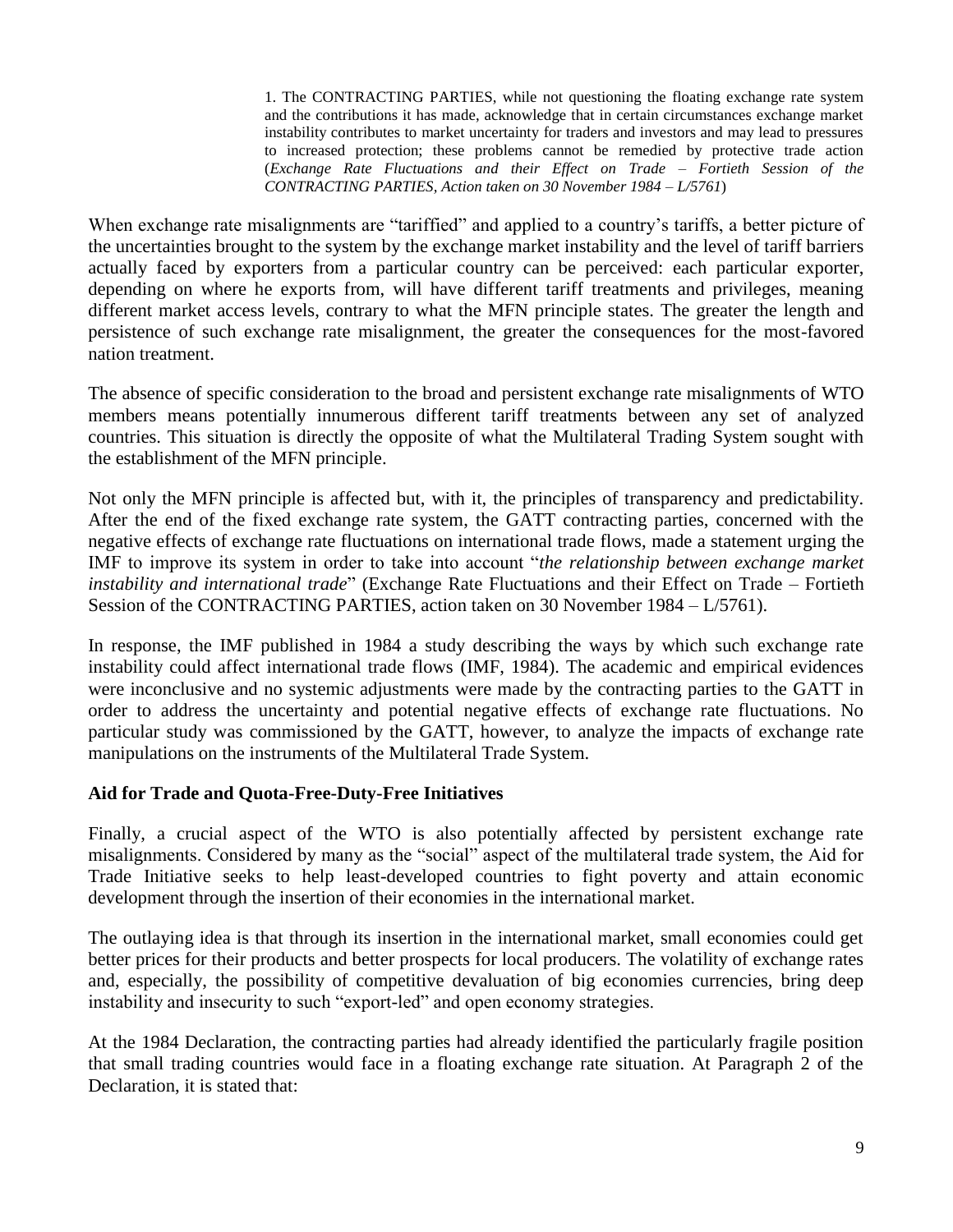The CONTRACTING PARTIES also recognize that adjustment to uncertainty over exchange market instability could be more difficult for small traders when hedging opportunities are limited, and for small trading countries and developing countries, inter alia when the geographical distribution of their trade cannot be easily diversified. *Exchange Rate Fluctuations and their Effect on Trade* – Fortieth Session of the CONTRACTING PARTIES, action taken on 30 November 1984 – L/5761)

The following study by the IMF also acknowledge that small trading economies would be more vulnerable to intense exchange market instability since traders would have fewer hedging options (MF, 1984).

In this sense, Marc Auboin states that:

Of particular concern to LDCs is the dilemma created by regular periods of losses in the terms of trade and at the same time the need to keep the nominal exchange rate relatively stable for domestic monetary policy reasons. In periods of terms of trade losses, this dilemma results in a constant real appreciation of domestic currencies, and hence an inducement to import, with adverse effects on the current account balance and debt to Bretton-Woods institutions. (AUBOIN, 2007, p. 26)

A recent OECD examined the impact of sharp exchange rate misalignments in two small open economies – that of Chile and New Zealand. It proved that small economies tend to be more impacted by exchange rate misalignments than larger economies such as the EU, the US or China(OECD, 2011).

The authors simulated misalignments, either upwards or downwards, of 10 per cent of these countries' exchange rates and analyzed the impact on their bilateral trade with bigger economies. Small trading countries have to bear the "full adjustment of exchange rate changes", as they have less diversified production and export base, being less in a position to move into economic sectors less affected by international trade. Bigger economies, when facing the appreciation of their currencies, are able to limit the damage done to their export position by moving up their production into sectors where price elasticity is wider. The study demonstrates, then, that smaller economies will be hit harder by exchange rate misalignments, either of their own currencies or of their bigger trading partners. Price elasticity and the structure of their production chains are also important, helping (or hindering) to mitigate negative effects.

The WTO has already acknowledged such problem. In a recent publication entitled "Aid for Trade at a Glance – 2011, showing results", published in conjunction with the OECD, the authors recognize that:

> If a currency is overvalued, trade liberalization can trigger rising imports and declining exports - because of the damage to cost competitiveness – with the excess demand for foreign exchange resulting in balance-of-payments problems. In addition, domestic economic activity usually declines and unemployment rises because the contraction in import competing sectors is not offset by an expansion of the export sector. Governments then face the choice of either adjusting the exchange rate or reversing trade reform. (…) the impact of supportive macroeconomic policies is often larger than the impact of reducing binding export constraints through aid for trade (WTO, OECD, 2011, p. 99).

This brings enormous challenges to the objective by the WTO to promote economic development of LDC through their insertion in the international market. These countries would depend on a very narrow band of export products, without any real space to divert their production or climb up the production chain. With whole economies dependent on such a small economic structure, exchange rate variations of any particular trade partner could have serious impacts to such programs.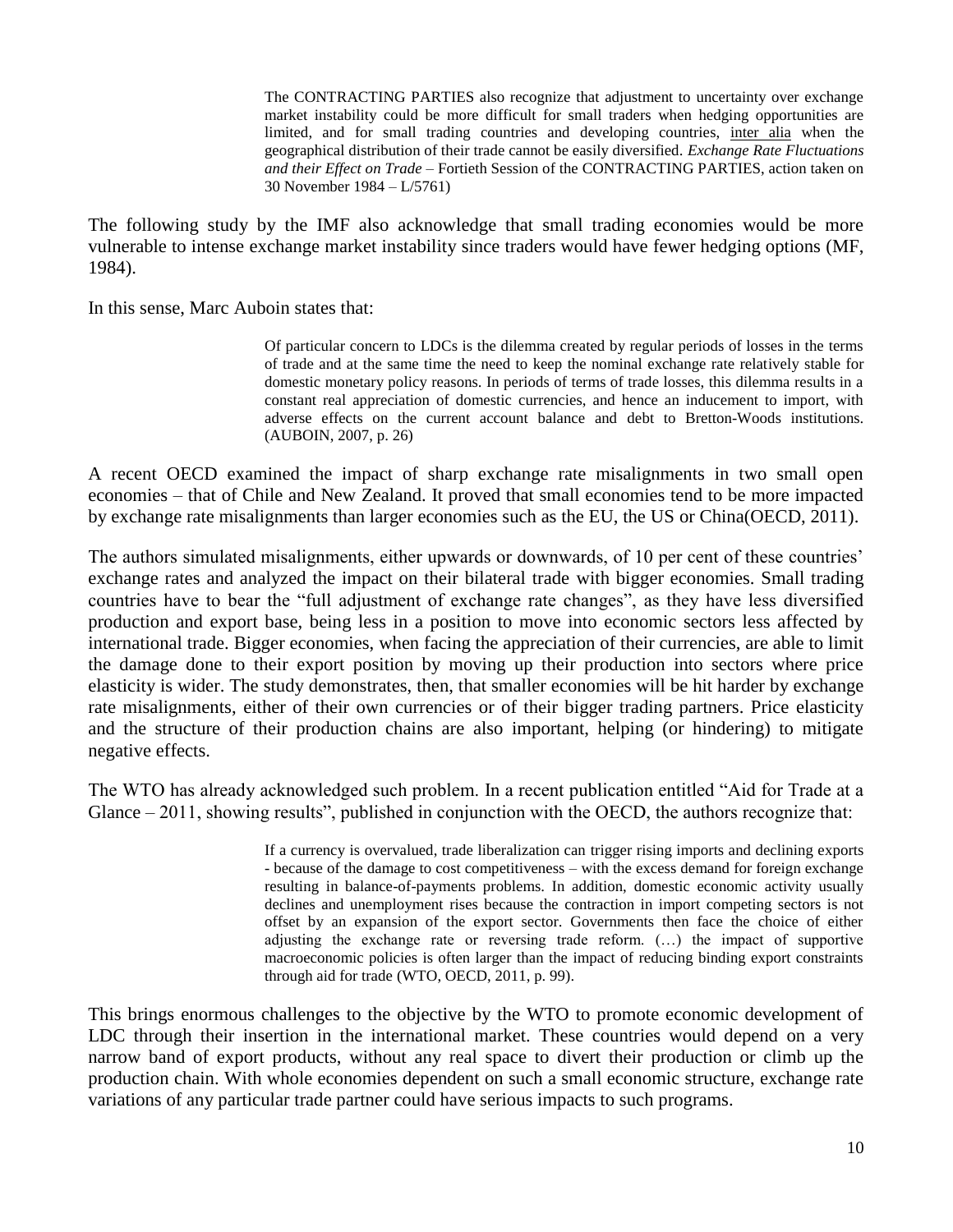In the same manner, the Quota-Free-Duty-Free Initiative, which the WTO Secretariat and some WTO members struggle to rescue out of the stalled Doha Round, could be offset by sharp variations of the exchange rates of either the conceding countries or of the beneficiaries.

The Quota-Free-Duty-Free initiative consists in an agreement between WTO members, in 2005, to make it mandatory for developed countries, and optional for developing countries, to give duty- and quota-free market access to all exports from least-developed countries. Members were allowed, nonetheless, to exclude up to 3% of tariff lines from this initiative, in order to protect sensitive sectors (LABORDE, 2008, p. 14).

When facing markets with undervalued currencies, LDC exports will be hurt by not zero but real positive tariffs.

## **II. WTO Agreements and the exchange rate issue**

Considering the significant impacts that misaligned exchange rates have on trade, one might ask if the existing provisions under the WTO Agreements cannot address the matter, at least partially.

The issue is in fact already present at the WTO: even though it was not a major concern when the GATT was drafted, since, as explained above, the matter was considered under the competence of the IMF, two GATT articles dealt specifically with the issue of exchange rates. Furthermore, one might consider if other WTO rules, that were not initially intended to address the issue, can be applied in order to rebalance the impacts caused by misaligned currencies.

This section will first present the two GATT provisions that were drafted to deal with exchange rates, presenting its interpretation and the difficulties arising from its application to the current context of the multilateral trading system. In the following, other provisions of the WTO shall be interpreted in order to verify if they can properly address the issue of exchange rates .

### **1. WTO provisions on exchange rates**

The provisions described below specifically deal with the impacts of exchange rates on trade. Nevertheless, it is necessary to verify if they are able to properly address the current challenges posed by misaligned exchange rates on the multilateral trading system.

### **Article XV**

The main Article of the GATT to deal with exchange rates and its impacts on trade is Article XV. It establishes the cooperation between the GATT/WTO and the IMF for matters such as monetary reserves, balances of payments and exchange arrangements, denying the idea of a complete separation between WTO and IMF subjects.

The Article explicitly encourages WTO members to seek policy coordination on questions within the jurisdiction of the IMF that affect trade measures, recognizing the intrinsic relation between trade and finance and assuring the coherence of the international economic system as a whole, as designed at Bretton Woods.

Concerning the specific issue of exchange rates and its impacts on trade, Article XV:4 states that: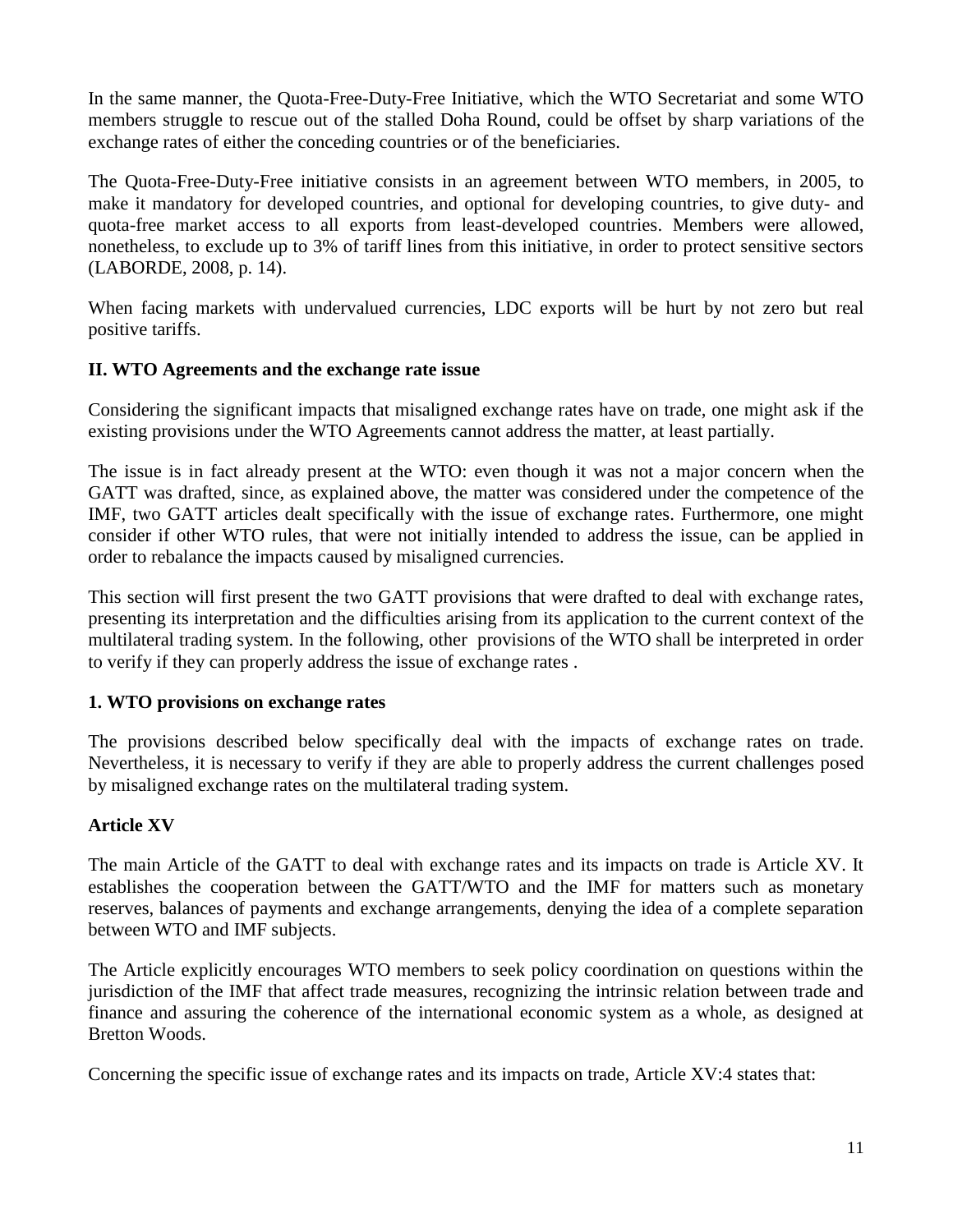Contracting parties shall not, by exchange action, frustrate the intent of the provisions of this Agreement, nor, by trade action, the intent of the provisions of the Articles of Agreement of the International Monetary Fund.

It puts on evidence the negative impacts that trade and exchange rate measures can have on one another, recognizing that exchange rate issues can affect international trade. The Article stresses the need for WTO members to take into account the relationship between the international trade and monetary systems and to avoid trade or exchange rate measures that could harm any of the purposes of both agreements.

Thus, an important question that has been raised by scholars is a about the relationship between GATT Article XV and Article IV of IMF's Articles of Agreement (See SIEGEL, 2002) and whether a violation of Article IV would be required in order to determine a violation of Article XV:4 (MIRANDA, 2010, p. 115-26). IMF's Article IV establishes the obligations of the Fund's members regarding exchange arrangements. Its paragraph (iii) reads as follows:

> Article IV: Obligations Regarding Exchange Arrangements Section 1. General obligations of members (…) In particular, each member shall: (iii) avoid manipulating exchange rates or the international monetary system in order to prevent effective balance of payments adjustment or to gain an unfair competitive advantage over other members;

Much debate has taken place regarding the "intent" of "gaining an unfair competitive advantage over other members" and about the feasibility of the Fund identifying a member as a currency manipulator (ZIMMERMANN, 2011; FUDGE, 2011; IRWIN, 2011). It is fair to argue that, due to the deep transformation of the Fund's role in the international economic governance structure after the end of the dollar-gold standard in the 1970s and 1980s (BOUGHTON, 2001), especially regarding the possibility of members choosing the "exchange arrangements of their choice" and the surveillance system in place, it is very unlikely that the IMF would recognize a country as in violation of its Article IV due to currency manipulation.

If that holds true, what are the consequences for the applicability of GATT Article XV:4?

The answer to these questions lies in the wording used in Article XV. Three different exchange terms are used throughout the Article, each bearing a specific meaning: exchange arrangements (Article XV title); exchange action (Article XV:4); and exchange controls or restrictions (Article XV:9). The link between GATT Article XV and IMF Article IV is made obvious by their titles, each citing exchange arrangements as their subject of regulation. The use of the term exchange arrangements at the title of both articles seems to indicate it as a general expression, encompassing the different actions and mechanisms provided for in these articles.

While the link between the two mechanisms is established, the limits and structure of the relationship, as well as each Organization's prerogative in the subject is somewhat less clear. Article XV:1 establishes a broad obligation for the WTO to cooperate and coordinate its actions regarding "exchange questions" with the IMF. Article XV:2, by its turn, establishes more specific obligations regarding consultations and prerrogatives:

> In all cases in which the CONTRACTING PARTIES are called upon to consider or deal with problems concerning monetary reserves, balances of payments or foreign exchange arrangements, they shall consult fully with the International Monetary Fund. In such consultations, the CONTRACTING PARTIES shall accept all findings of statistical and other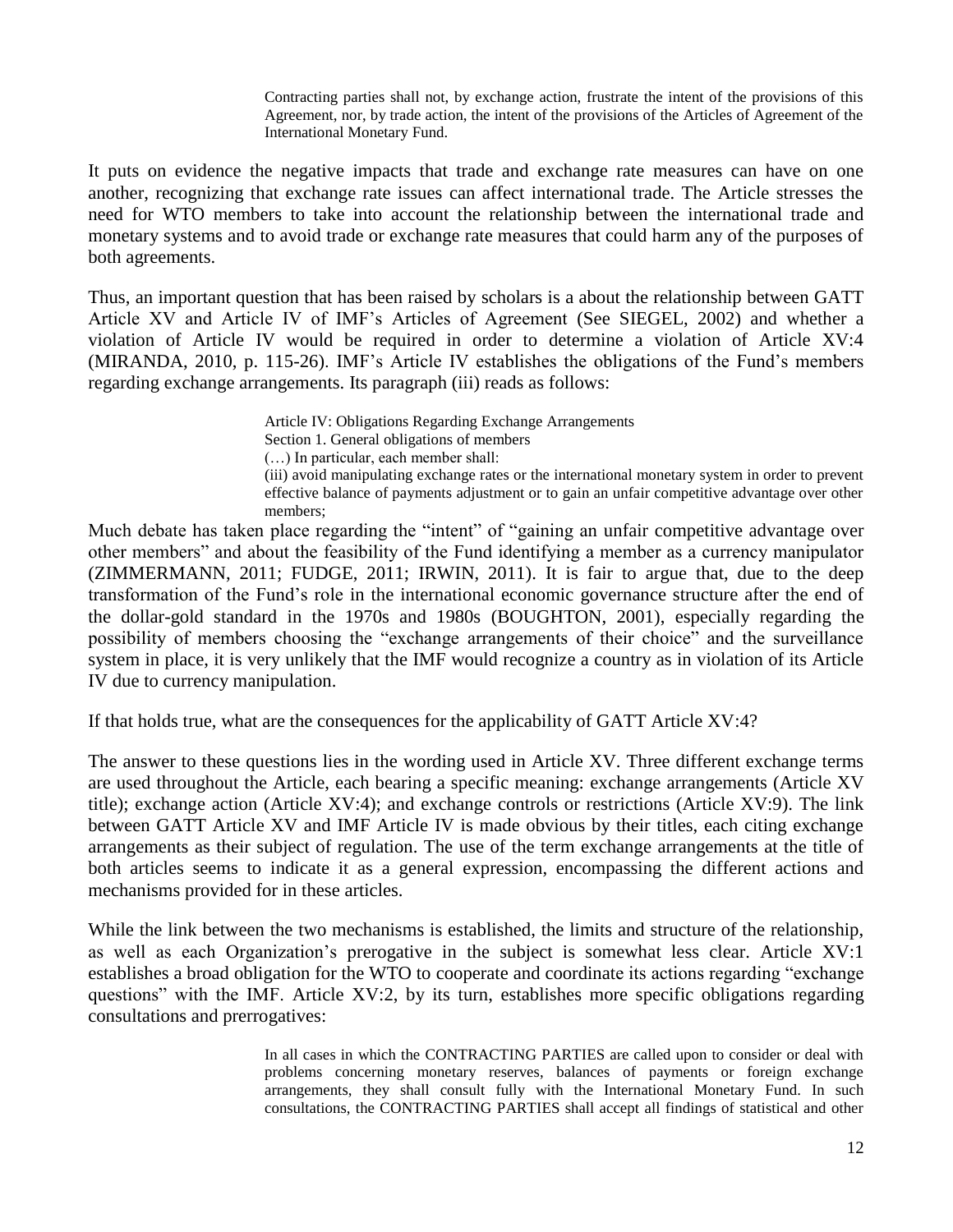facts presented by the Fund relating to foreign exchange, monetary reserves and balances of payments, and shall accept the determination of the Fund as to whether action by a contracting party in exchange matters is in accordance with the Articles of Agreement of the International Monetary Fund, or with the terms of a special exchange agreement between that contracting party and the CONTRACTING PARTIES.

In this sense, in all cases in which Article XV is analyzed, and thus exchange arrangements are involved, the statistical findings (*e.g.* whether an exchange rate is misaligned) are presented by the Fund and must be accepted as part of the facts at disposal for an objective assessment by the panel/AB (India – Quantitative Restrictions, para 5.11-13). This interpretation is in line with the position held by the WTO Appellate Body in the case Argentina – Textile and Apparel:

> The only provision of the WTO Agreement that requires consultations with the IMF is Article XV:2 of the GATT 1994. This provision requires the WTO to consult with the IMF when dealing with 'problems concerning monetary reserves, balances of payments or foreign exchange arrangements'. (Argentina – Textiles and Apparel, AB Report, para 84-85)

This is the case of findings concerning GATT Article XV:4 obligation. In order to analyze the "exchange action" taken by a member that is allegedly frustrating the intent of the provisions of GATT, the CONTRACTING PARTIES must consult with the Fund and accept its statistical findings.

It is important to emphasize, however, that this passage does not establish that the IMF will have the final word on whether a WTO member is in violation of Article XV:4 of GATT. The only judicial prerogative IMF has is on whether the exchange action is in accordance with the Fund's own obligations. One must bear in mind that the WTO and the IMF are two whole legal systems, each with its own peculiarities and legal reasoning, occupying two different worlds when it comes to legal and juridical interpretations. While the rules governed by the IMF are to be interpreted and applied in a non-legal manner by the bureaucracy of the IMF, thus convening a particularly political approach to its functioning, the WTO is construed as a system where the legal obligations/principles are supposed to be given meaning by its dispute settlement mechanism, thus convening a much more legalistic approach to the trade system.

This is important for the application of the exception present at Article XV:9. It reads as follows:

9. Nothing in this Agreement shall preclude:

(a) the use by a contracting party of exchange controls or exchange restrictions in accordance with the Articles of Agreement of the International Monetary Fund or with that contracting party's special exchange agreement with the CONTRACTING PARTIES, or

(b) the use by a contracting party of restrictions or controls in imports or exports, the sole effect of which, additional to the effects permitted under Articles XI, XII, XIII and XIV, is to make effective such exchange controls or exchange restrictions.

The *rationale* of this paragraph is to avoid the GATT mechanism of being in the way of the well functioning of the IMF. One of the main goals of the IMF is to ensure the stability of balance of payments (Article I:iv) and the financial health of its members (Art. I:i). In this sense, and in critical situations, the IMF allows for the exceptional use of capital controls and exchange restrictions throughout its Articles of Agreement.

Paragraph 3 of the Agreement between the IMF and the WTO further clarifies the issue of IMF decisions authorizing exchange restrictions, discriminatory currency arrangements or multiple currency practices pursuant to the IMF Articles of Agreement: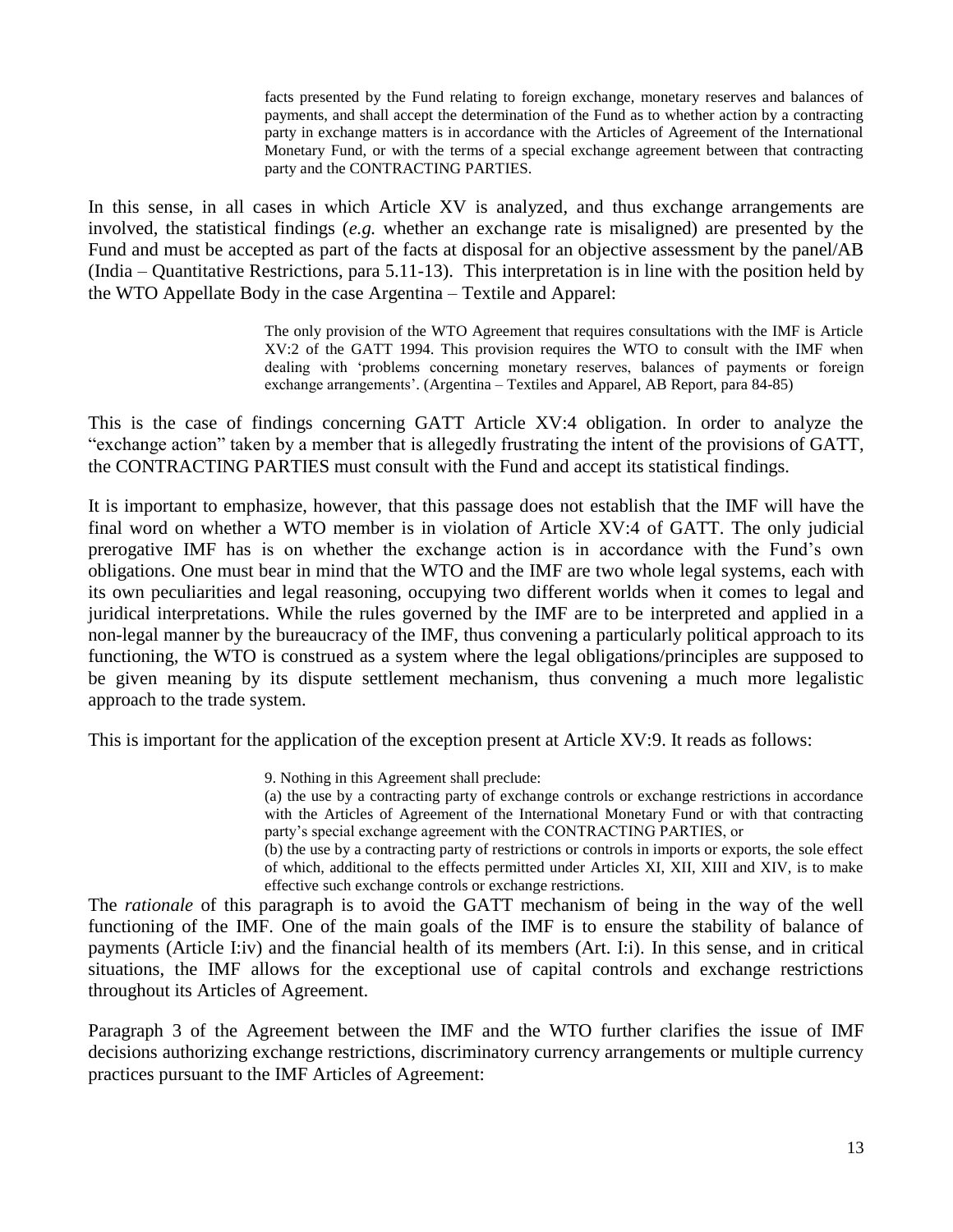"The Fund shall inform the WTO of any decisions approving restrictions on the making of payments or transfers for current international transactions, decisions approving discriminatory currency arrangements or multiple currency practices, and decisions requesting a Fund member to exercise controls to prevent a large or sustained outflow of capital." (Annex I, p. 3)

The Agreed Commentary on this provision provides as follows:

"Comment: This information on Fund decisions is relevant to the implementation of GATT and GATS because of certain consequences under these Agreements when a measure is consistent with the Fund's Articles [\(Article XV of GATT 1994](http://www.wto.org/english/res_e/booksp_e/analytic_index_e/gatt1994_06_e.htm#article15) and [Article XI of the GATS\)](http://www.wto.org/english/res_e/booksp_e/analytic_index_e/gats_02_e.htm#article11). Additionally, under the GATS, members are allowed to impose controls on capital transactions related to their scheduled commitments under certain circumstances, including if such controls are imposed at the request of the Fund. In practice, the Fund's authority to request capital controls (Article VI, Section 1(a) of the Fund's Articles) has never been used." (WTO, *Agreed commentary*, Annex III to document WT/L/195, 18 November 1996, pp. 13-14)

Other GATT articles contain similar exceptions that take into account the functioning of the IMF, *e.g.* Article VII:c on multiple currencies conversion; Ad Note to GATT Article VIII regarding exchange fees for balance of payment reasons; Article XIV:1,3 and 5(a) on exceptions to the Rule of Nondiscrimination; Ad Note to Section B of GATT Article XVI on multiple exchange rates.

A member will thus be allowed to depart from a GATT rule in order to duly apply an IMF provision. In such cases, as determined by GATT Article XV:2, the final word on whether the member is correctly applying the IMF provision and thus not violating the GATT obligation, falls onto the IMF prerogative. Article XV:9 is an example of such case.

GATT Article XV:9, however, makes clear reference to exchange controls or restrictions, while other GATT articles make direct reference to multiple exchange rates. These are the only exchange actions that are comprised in the exception. As noted above, these terms are found throughout the IMF's Article of Agreements and indicate specific exchange actions. It is then plausible to argue that exchange actions, other than exchange restrictions or controls and multiple exchange rates, even when operated in accordance with the Articles of Agreement of the IMF can still frustrate the intent of the GATT provisions and thus contravene GATT Article XV:4 (MIRANDA, 2010, p. 120).

The WTO Dispute Settlement Body (DSB) had the opportunity to analyze whether a measure was an exchange restriction in the sense of Article XV:9, and thus part of the exception rule and under the auspices of the IMF consideration, or whether it was an exchange action in the sense of Article XV:4. In the case Dominican Republic – Import and Sale of Cigarettes, Honduras argued that the foreign exchange fee charged on foreign exchange transactions by the Dominican Republic was computed on the value of imports at the selling rate of foreign exchange and applied upon the "importation" of a product, thus nothing more than an import charge, a trade measure within the jurisdiction of the WTO, although in the form of an exchange action (First oral statement of Honduras, para. 22).

On the other hand, the Dominican Republic argued that the foreign exchange fee was an "exchange restriction" because it was a direct governmental limitation on the availability or use of exchange as such and that the meaning of exchange restrictions should be interpreted by the IMF, citing the Article XV:9(a) exception (First written submission of the Dominican Republic, paras. 91-94).

Although the paragraph 4 of Article XV has not been directly cited by the parts, the underlying issue regarding the foreign exchange fee imposed by the Dominican Republic was whether it should be considered an exchange restriction part of the exception of Article XV:9 and under the jurisdiction of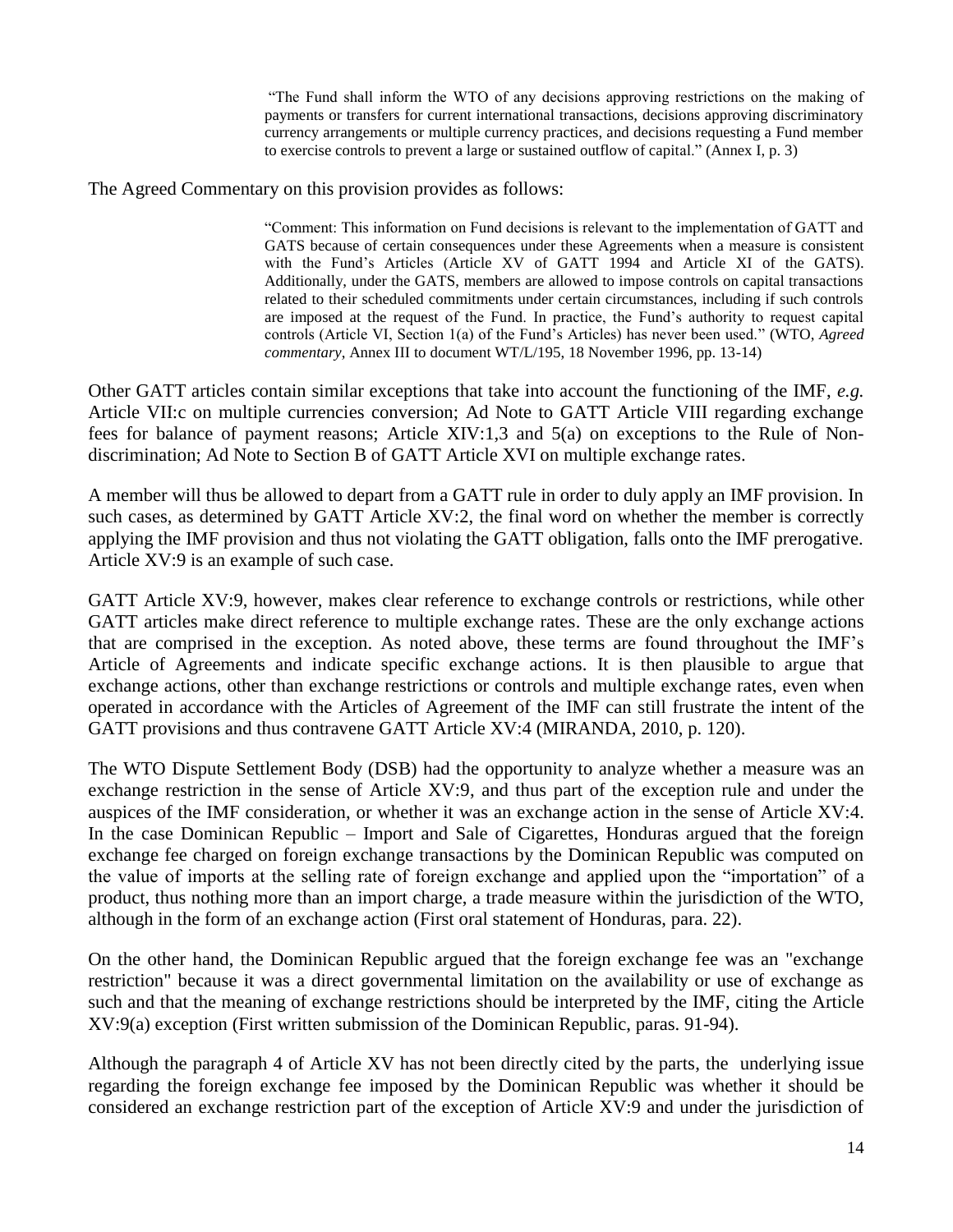the IMF (as argued by the Dominican Republic) or a broader exchange action violating a trade obligation in the sense of Article XV:4 and thus a matter under the jurisdiction of the WTO (as argued by Honduras).

The Panel stated that Article XV:9 was an exception or an affirmative defence and, in so, that it would be Dominican Republic's burden to prove that the foreign exchange fee should be considered an exchange restriction. The panel noted that the foreign exchange fee only applied to importation of goods, but not to foreign exchange payments of non-import related services or to foreign currency payments made by Dominican Republic residents, nor to remittance of dividends from companies located in the Dominican Republic. The panel thus considered that the measure could not be considered a exchange restriction in the sense of Article XV:9 and stated that:

> "The Panel considers that the ordinary meaning of the "direct limitation on availability or use of exchange ... as such" means a limitation directly on the use of exchange itself, which means the use of exchange for all purposes. It cannot be interpreted in a way so as to permit the restriction on the use of exchanges that only affects importation. To conclude otherwise would logically lead to the situation whereby any WTO Member could easily circumvent obligations under Article II:1(b) by imposing a foreign currency fee or charge on imports at the customs and then conveniently characterize it as an "exchange restriction". Such types of measures would seriously discriminate against imports while not necessarily being effective in achieving the legitimate goals under the Articles of Agreement of the IMF. Therefore, the Panel finds that because the fee as currently applied is imposed only on foreign exchange transactions that relate to the importation of goods, and not on other types of transactions, it is not "a direct limitation on the availability or use of exchange as such"". (Dominican Republic – Import and Sale of Cigarettes, Panel Report, para. 7.138)

The Dominican Republic further stated that the foreign exchange fee had been approved by the IMF as a part of its stand-by arrangement with the Fund and therefore it would be in accordance with the Articles of Agreement of the IMF (First written submission of the Dominican Republic, paras. 199- 201). The Panel then decided to consult with the IMF, even though acknowledging it was not obligated to, and asked the Fund i) how the measure was being applied by the Dominican Republic and whether ii) the measure constituted an exchange restriction in the sense of the Articles of Agreement of the IMF. The IMF replied that the measure was not payable on sales of foreign exchange, rather, it was payable as a condition for the importation of goods (Dominican Republic – Import and Sale of Cigarettes, Panel Report, para.7.141).

It becomes clear from this case that the IMF has no jurisdictional say in exchange actions that may violate trade obligations in the WTO other than the specific cases of multiple currency practices or exchange restrictions or controls. The WTO must consult with the IMF in cases concerning exchange arrangements, but only to obtain statistical inputs.

This *rationale* is relevant in order to correctly differentiate between manipulators of exchange rate (IMF Article IV:3) and "frustrators" of trade objectives (GATT Article XV:4). Although related, such notions bear important differences. As indicated, the proof of, and IMF's political will to recognize, currency manipulation is complicated (ZIMMERMANN, 2011, p. 427-37). One could still argue that any exchange rate manipulation "to gain an unfair competitive advantage" over other countries will, if effective, frustrate trade objectives. The opposite is not necessarily true however. There may be other exchange actions that do not involve the specific action of exchange rate manipulation that can frustrate the intent of the GATT provisions.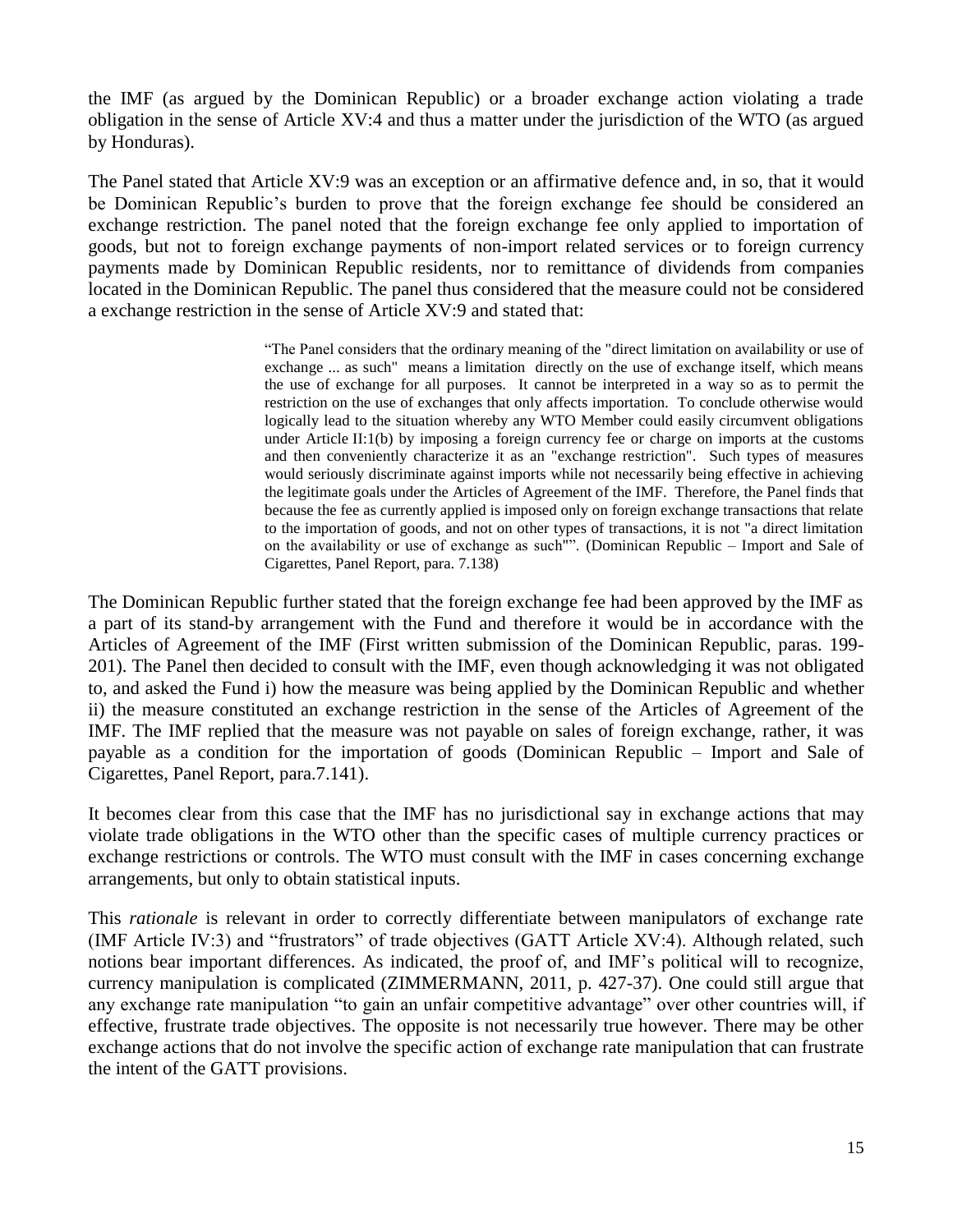The legal discussion at the WTO could, in this and other similar cases, shun the politically sensitive discussion of identifying currency manipulators and could focus on the analysis of the effects of exchange actions on trade. The IMF would be consulted to provide statistical inputs on exchange rate misalignments, while the WTO experts would determine if exchange actions were frustrating the objectives of GATT articles.

In order to declare a violation of Article XV.4, the WTO Dispute Settlement Body would need to determine that a member is taking an exchange action which is having consequences on trade and, furthermore, is frustrating the intents of the WTO.

The notion of exchange action is unclear and was never tested by the WTO Dispute Settlement Mechanism on a policy of currency devaluation. Although the expression has a wide meaning, one would still have to argue that policies of currency devaluation can be classified as exchange actions. It would be necessary to prove the existence of specific measures taken by a government that directly impacts on the misalignment of its exchange rate, either by provoking or sustaining the misalignment. The simple devaluation of a currency, without any identifiable "action" by the government, would not seem to be in violation of Article XV.4.

The second step to apply Article XV lies on the proof that the exchange action is frustrating the intent of the provisions of GATT. The meaning of the word "frustrate" is given in the Notes and Supplementary Provisions (Annex I) of Article XV, which explain that its intention is:

> (…) to indicate, for example, that infringements of the letter of any Article of this Agreement by exchange action shall not be regarded as a violation of that Article if, in practice, there is no appreciable departure from the intent of the Article. (…)

In order to violate Article XV, the exchange action must create a situation which departs "appreciably" from the economic situation provided for by another GATT article. In other words, a specific GATT mechanism "frustration" must be identified other than Article XV itself. Although not expressly invoked by the parts, it seems to be what happened in the case Dominican Republic - Import and Sale of Cigarettes regarding the violation of Article II.1. Concerning currency devaluations, Article II of GATT that deals with market access could be challenged. This interpretation will be developed below.

It is important to stress though that even in the absence of an independent violation of a specific article of the GATT – as it was the case in the Dominican Republic dispute – the argument based on GATT Article XV:4 obligation would only require to demonstrate that the exchange action frustrated the "intent" of the said provision. In other words, an exchange action can violate Article XV:4 even without violating completely the GATT mechanism whose intent has been frustrated – a *rationale* similar to the one present at GATT Article XXIII concerning non-violation.

### **Article II:6**

The idea that exchange rate misalignments can affect the negotiated level of market access is evident under Article II:6. The Article allows the adjustment of tariffs in order to reestablish the negotiated market access affected by misaligned exchange rates in one specific situation:

> The specific duties and charges included in the Schedules relating to contracting parties members of the International Monetary Fund, and margins of preference in specific duties and charges are maintained by such contracting parties, are expressed in the appropriate currency at the par value accepted or provisionally recognized by the Fund at the date of this Agreement.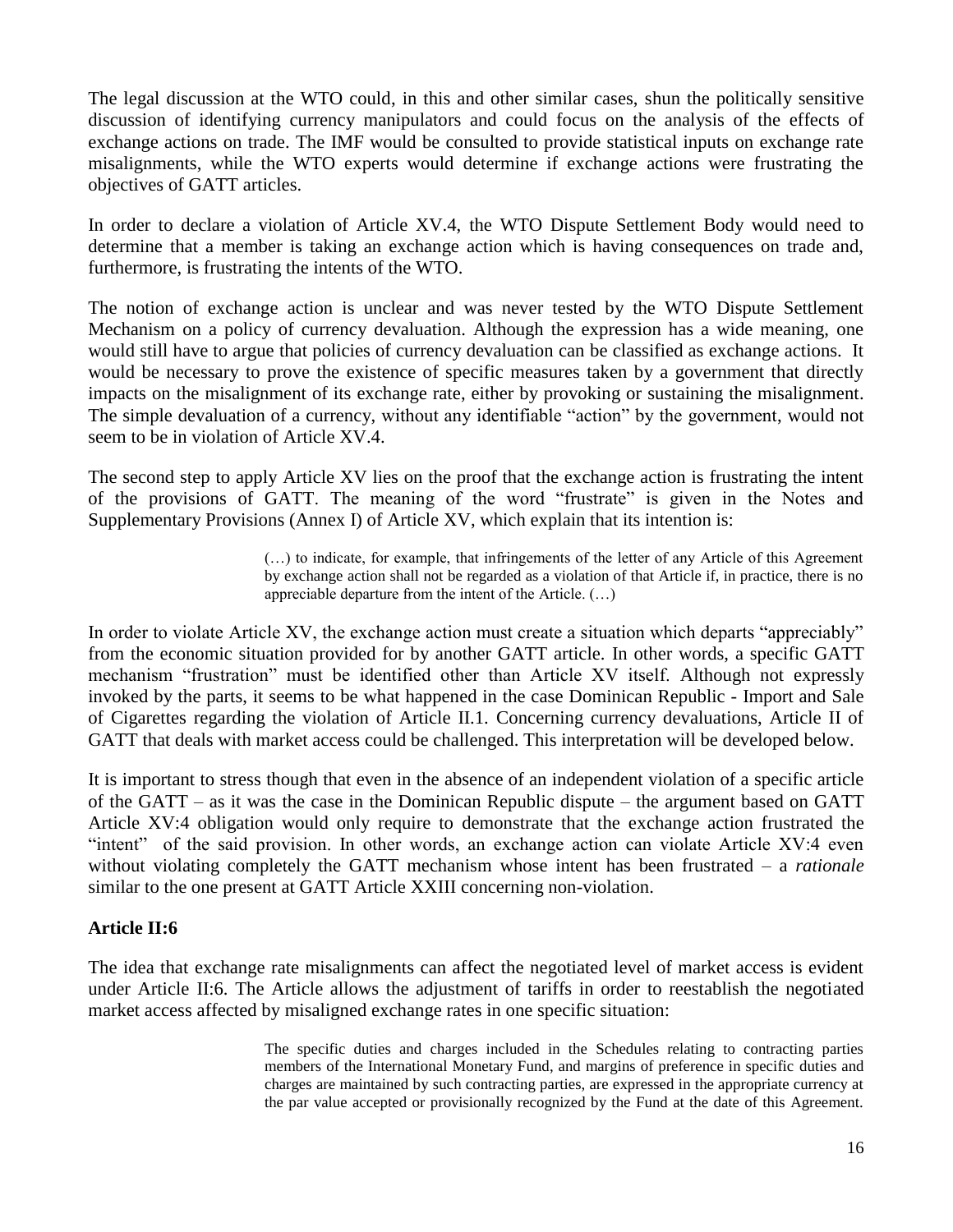Accordingly**, in case this par value is reduced consistently with the Articles of Agreement of the International Monetary Fund by more than twenty per centum, such specific duties and charges and margins of preference may be adjusted to take account of such reduction**; provided that the CONTRACTING PARTIES (i.e., the contracting parties acting jointly as provided for in Article XXV) concur that such adjustments will not impair the value of the concessions provided for in the appropriate Schedule or elsewhere in this Agreement, due account being taken of all factor which may influence the need for, or urgency of, such adjustment. (Emphasis added)

A devalued currency has an effect of lowering the relative value of specific duties, enlarging the negotiated market access. It has the exact opposite effect of *ad valorem* tariffs, which have their relative value raised by a devalued currency, diminishing the market access. The Article allows, thus, countries to reestablish their negotiated market access that was unduly enlarged by the effects of the devalued currency, by negotiating a raise on their specific duties. This negotiation has occurred nine times during GATT era, between 1950 and 1975, allowing the raise of bound specific tariffs of Benelux, Finland (3 times), Israel, Uruguay (twice), Greece and Turkey.

Nevertheless, the provision encompasses only one of four possibilities of the effects of exchange rates on tariffs, the other three being: (i) overvalued currencies raise the relative value of specific duties, restringing the market access; (ii) devalued currencies raise the relative value of *ad valorem* duties, restringing the market access; and (iii) overvalued currencies diminish the relative value of *ad valorem* duties, enlarging the negotiated market access. If the Article recognizes the need that countries may have to adjust their tariffs in order to address to the impacts of currency misalignments, why not to allow this adjustment in all four cases, instead of just one of them?

A second interesting issue raised by Article II:6 is the change in the international monetary system, from a par value to a floating exchange rate system. Initially, any devaluation that could give rise to the application of Article II:6 would be defined by the IMF, according with the par value system managed by the Fund. With the end of the gold standard, it would be necessary to adapt the Article, so misalignments could still be calculated, despite the lack of a par value.

The GATT contracting parties created a Working Group whose objective was to adapt the existing mechanism in Article II:6 to the new reality of floating exchange rates. From 1978 to 1980, the Working Group met and adopted, in January 29<sup>th</sup> 1980, the *Guidelines for Decisions under Article II:6(a) of the General Agreement* (L/4938, 27S/28-29). This document reaffirmed the importance of maintaining the mechanism in order to neutralize the effect of exchange rate devaluation on specific tariffs of contracting parties and created a methodology for the calculation of the currency depreciation, which shall be performed by the IMF. The calculation takes into consideration the import-weighted average exchange rate during the previous six months, and the depreciation shall be based on currencies of trading partners supplying at least 80% of the imports of the concerned country. This Guidelines have been incorporated under GATT 94, as established by its Article 1(b)(iv), and can be rightfully invoked by any WTO member.

It is also worth noting that, unlike Article XV, the provision of Article II:6 is focused on the misalignment itself and not on a governmental action that results in a currency misalignment.

Another relevant element of Article II:6 is the threshold of a 20% devaluation, to enable countries to adjust their tariffs. This is important as it shows that only large misalignments can have a significant impact on the level of market access, justifying an adjustment on tariffs. Under a floating exchange rate system, this threshold is even more necessary, since small variations and peaks in exchange rates occur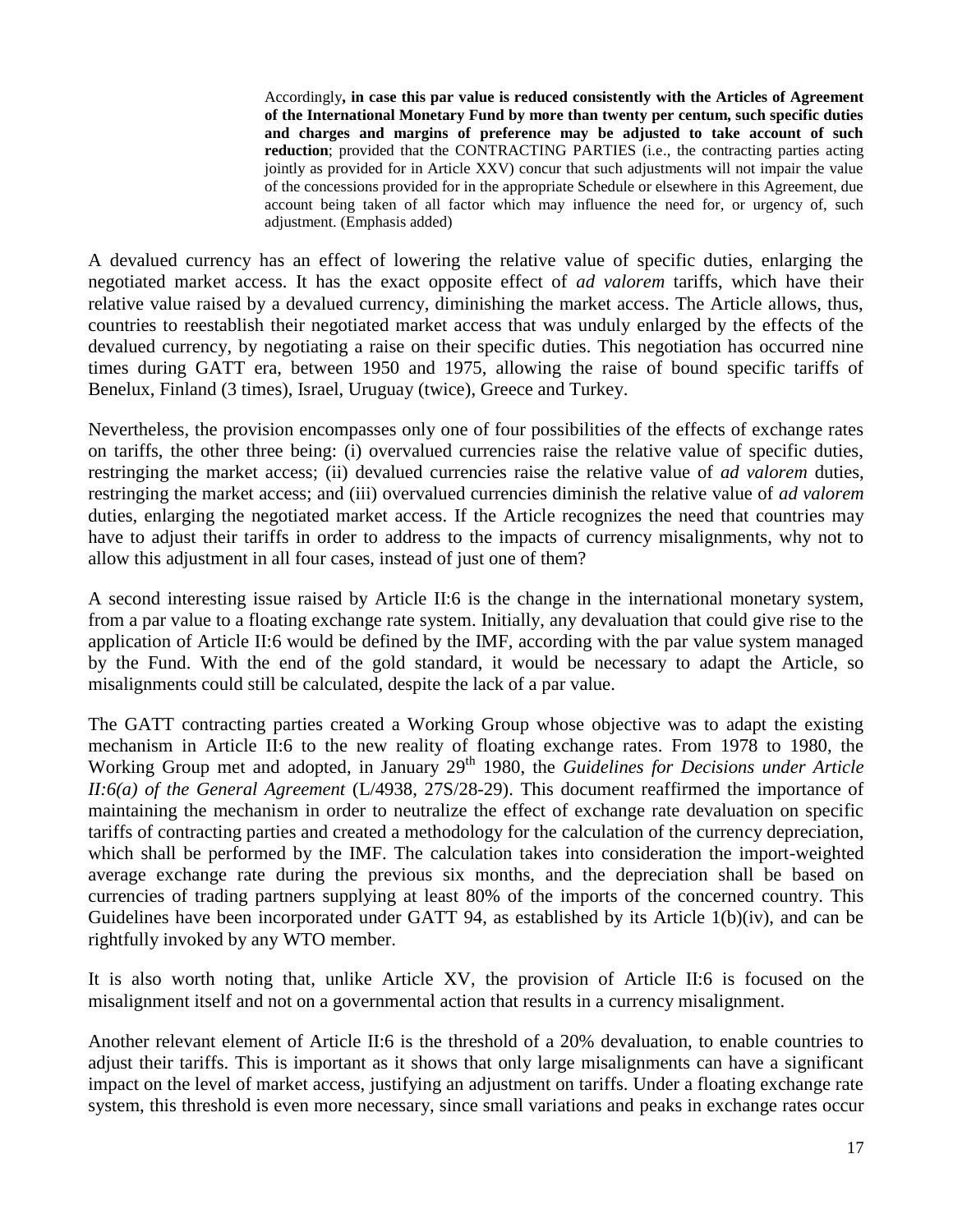often, but are not sufficiently grave to affect markets access. Only long standing misalignments, for the past six months, for instance, as established by the Guidelines, should be taken into consideration when evaluating the levels of market access. The Guidelines kept the threshold of 20% of exchange rate misalignment as a base for the renegotiation, but it should be noted that this threshold was considered reasonable based on the level of the tariff rates at that time. Due to the decrease of tariff rates levels, a new exchange rate misalignment threshold could be negotiated in order to allow a tariff renegotiation of the current systems of floating or administrated exchange rates.

Finally, it must be stressed that the negotiation mentioned in Article II:6 had the objective to assure that there has been an enlargement in the country´s market access that surpasses the negotiated level and that the tariffs are not adjusted in such way as to restrain his access further than the original negotiated level. It is different, thus, of GATT Article XXVIII, which allows members to withdraw its concessions, at the condition that it provides other compensations to maintain the general level of concessions. In the case of Article II:6, no compensation is required since the adjustment already aims to reestablish the level of concessions.

Of all the impacts of exchange rate on trade instruments, the impact on market access is the most relevant one, since it may impair the main aim of the WTO: to liberalize international trade, based on a balance negotiation of concession on market access. Article II already provides some mechanisms to address the issue, but in an incomplete manner. Negotiations are essential to adapt the Article in a way it can fully prevent the distortions created by misaligned exchange rates on market access.

### **2. The use of other WTO provisions on the exchange rate issue**

The following provisions were not drafted with the intention of dealing with the impacts of exchange rates on trade. They were designed to address other issues that could be faced at the multilateral trading system. Nevertheless, one can discuss if they can be applicable to the exchange rate issue.

# **Article II:1**

The basic rules for market access in the context of the GATT/WTO are in GATT Article II. Article II:1(a) establishes that:

> Each contracting party shall accord to the commerce of the other contracting parties treatment no less favorable than that provided for in the appropriate Part of the appropriate Schedule annexed to this Agreement.

The paragraph states that the level of market access, determined by tariffs and other barriers, shall not be less than the negotiated level under each country´s schedule of concessions.

The provision aims, thus, to assure that the negotiations made through GATT and WTO rounds are not impaired by any treatment imposed by a member that might increase or impose new barriers to international trade, reducing the market access. There is a worry of guaranteeing the respect of concessions in order to allow an increasing access to countries´ markets. Under this trade liberalization logic, the expression "less favorable treatment" should have a wide meaning, including all measures placed by a member that reduces the negotiated market access. Such is the understanding of the *EC – IT Products* case that has stated that a less favorable treatment should be understood as a measure that adversely affects the conditions of competition for a specific product (Panel Report, para. 7.757).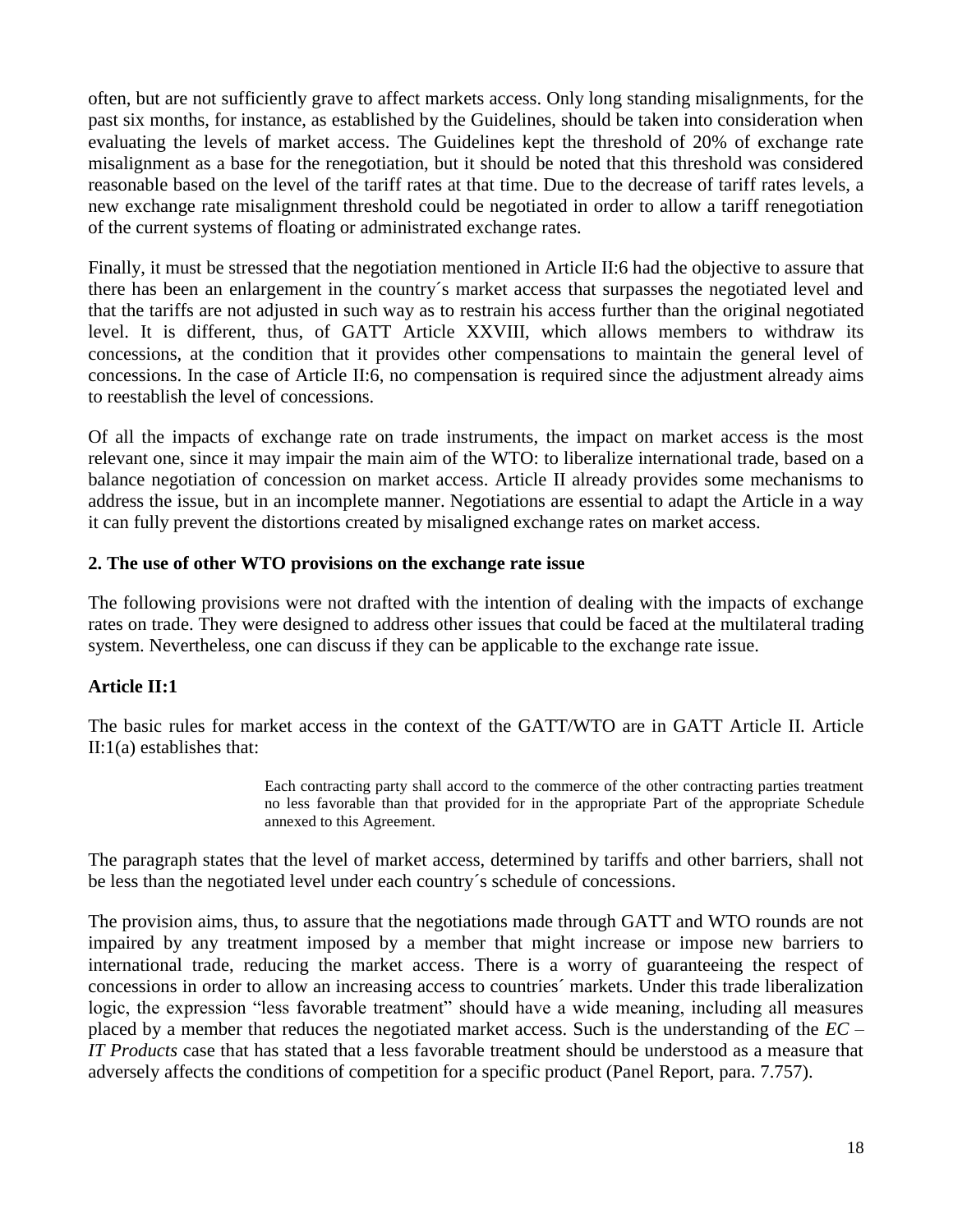One could argue that since the provision makes reference to a treatment provided on a member´s Schedule, this could only comprise tariffs. This interpretation is incorrect for two reasons: first, Article II:1 (b) has specific provisions on customs and duties. If paragraph (a) was restricted to tariffs, both Articles would have the same exact purpose. The difference in the wording of both provisions should be taken into consideration.

The second reason can be found in Article 5(b) of the SCM, which states that a subsidy is actionable if it nullifies or impairs the benefits of concessions bound under GATT Article II. This means that a subsidy, which is not a tariff, can be considered a treatment less favorable than the one provided in the Schedule. This once again shows the broad meaning in which the expression "less favorable treatment" should be interpreted.

In the same way a subsidy can be considered as a treatment, under Article II:1(a), a government measure that results on a devaluated currency could also be considered a treatment under the same article. If, as previously explained, the misalignment should *adversely affect[s] the conditions of competition for a product from that which it is entitled to enjoy under a Schedule* (EC – IT Products, Panel Report, para. 7.757), one can say the measure can be classified as a less favorable treatment.

Another interpretation that leads to the same conclusion requires to "tariffy" exchange rate misalignment's effects, by calculating the percentage by which prices of products are increased or decreased due to the misalignment, as previously presented.

When dealing with converting currencies, the "tariffication" process can indicate distortions caused by misaligned exchange rates on prices. When this effect of misalignments is applied onto tariffs charged at the frontier, one can verify the real barriers imposed by a country to imported products and compare it to its WTO commitments.

In the case of devalued currencies, the final barrier imposed to imported products (tariffs adjusted to exchange rate misalignment) may be greater than the bound tariffs under the country´s Schedule, reducing the market access and resulting on a less favorable treatment. This effect clearly impairs the aim of Article II, which is the maintenance of the negotiated market access, in a perspective of trade liberalization.

The provision requires, nevertheless, that such less favorable treatment is accorded by the country which is importing the products. In other words, the treatment must be attributable to governments. It cannot be a result of external circumstances. If one considers that the misalignment is a result of a country´s policy, regardless if the devaluation was the aim of such policy or just a side effect, it is possible to argue that it is according a less favorable treatment than the one negotiated under the WTO, in violation of Article II:1(a).

Article II:1 (b), on its turn, states that products described on Schedules shall:

"(…) be exempt from ordinary customs duties in excess of those set forth and provided therein. Such products shall also be exempt from all other duties or charges of any kind imposed on tor in connection with the importation in excess of those imposed on the date of this Agreement or those directly and mandatorily required to be imposed thereafter by legislation in force in the importing territory on that date."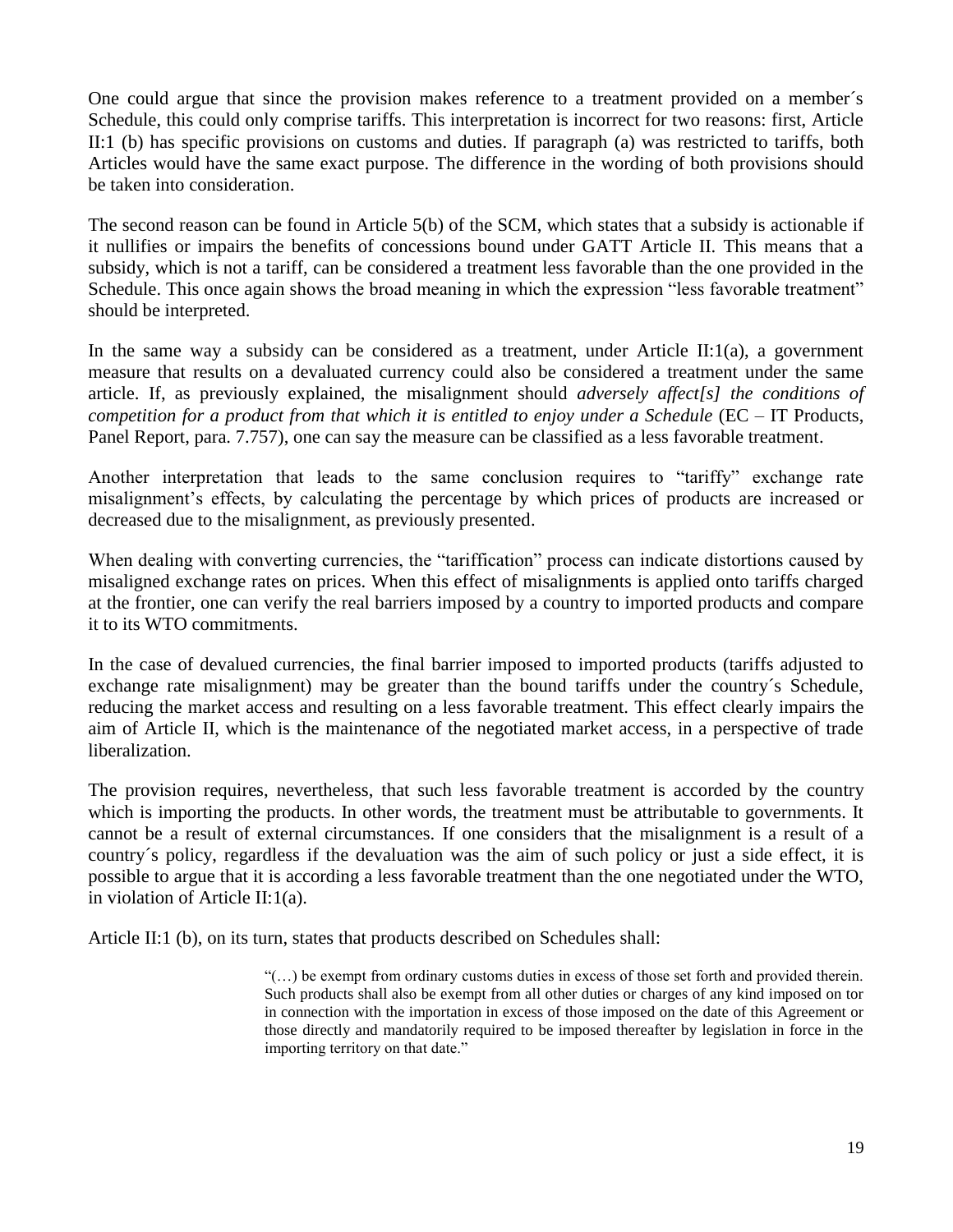In other words, countries have to keep their applied tariffs in an equal or lower level than their bound tariffs and shall not impose any other kind of duty connected with importation that exceeds the negotiated duties under the WTO. It should be noted that paragraph 1(b) is more specific than paragraph 1(a) and its violation automatically means a violation of paragraph 1(a).

Tariffs adjusted to the exchange rate misalignment may be considered as charged in excess of the ordinary customs duties settled on the country's Schedule. The exchange rate misalignment distorts the applied tariff and may increase it over the bound tariffs, especially in developed countries and countries that have recently acceded to the WTO, which have a very narrow margin between applied and bound tariffs. This tariff in excess of the bound tariff would constitute a *de facto* violation of Article II:1(b) – and consequently of Article II:1(a), reducing the market access and disrespecting the negotiations of tariff reduction through the GATT and WTO rounds (HUDSON et. al., 2011).

The impacts of exchange rate misalignments on GATT Article II:1 are of great worry, since they directly affect the guarantees of the WTO system on the respect of market access commitments made by its members. The distortions caused by those misalignments on market access are undeniable and must be considered under the WTO, under the principles laid out on Article II.

Even if one considers that there is no violation of the letter of Article II:1, is still possible to argue that its intent has been frustrated, since misaligned exchange rates can reduce the negotiated market access. In this case, the frustration of such aim may give rise to a challenge under GATT Article XV:4, combined with Article II, as explained above.

## **Trade defense remedies**

Other instruments that might be considered when dealing with the exchange rate issue are the trade defense remedies. Antidumping rights and countervailing measures are the two WTO instruments that can be used unilaterally against unfair trade. Those instruments allow countries that are importing products with unfair competitive advantage, due to the practice of dumping or the concession of subsidies, to implement duties up to the margin of this advantage, rebalancing the competition in their market. Considering the competitive advantages accorded by devalued currencies, in a manner that distorts many of the WTO instruments and principles, one can ask if there is an applicable trade defense remedy.

# *Antidumping*

The Antidumping Agreement has very few dispositions on exchange rates. The Uruguay Round Agreement was based in the concept of dumping and the practices made during the GATT period, which, by its turn, was created under a context of par value system of currencies, where exchange rate misalignments where not a worry.

The concept of dumping is the practice of an export price below the comparable price of such product, in the ordinary course of trade, in the internal market of the exporting country (normal value). The concept of dumping, as presented above, is based on the difference of the two prices of a product (ADA, Article 2.1) and not on the comparison of the export price practiced and the export price that the product should have if the currency was not misaligned. This competitive advantage that products from countries with devalued currencies may have is not addressed under the Antidumping Agreement.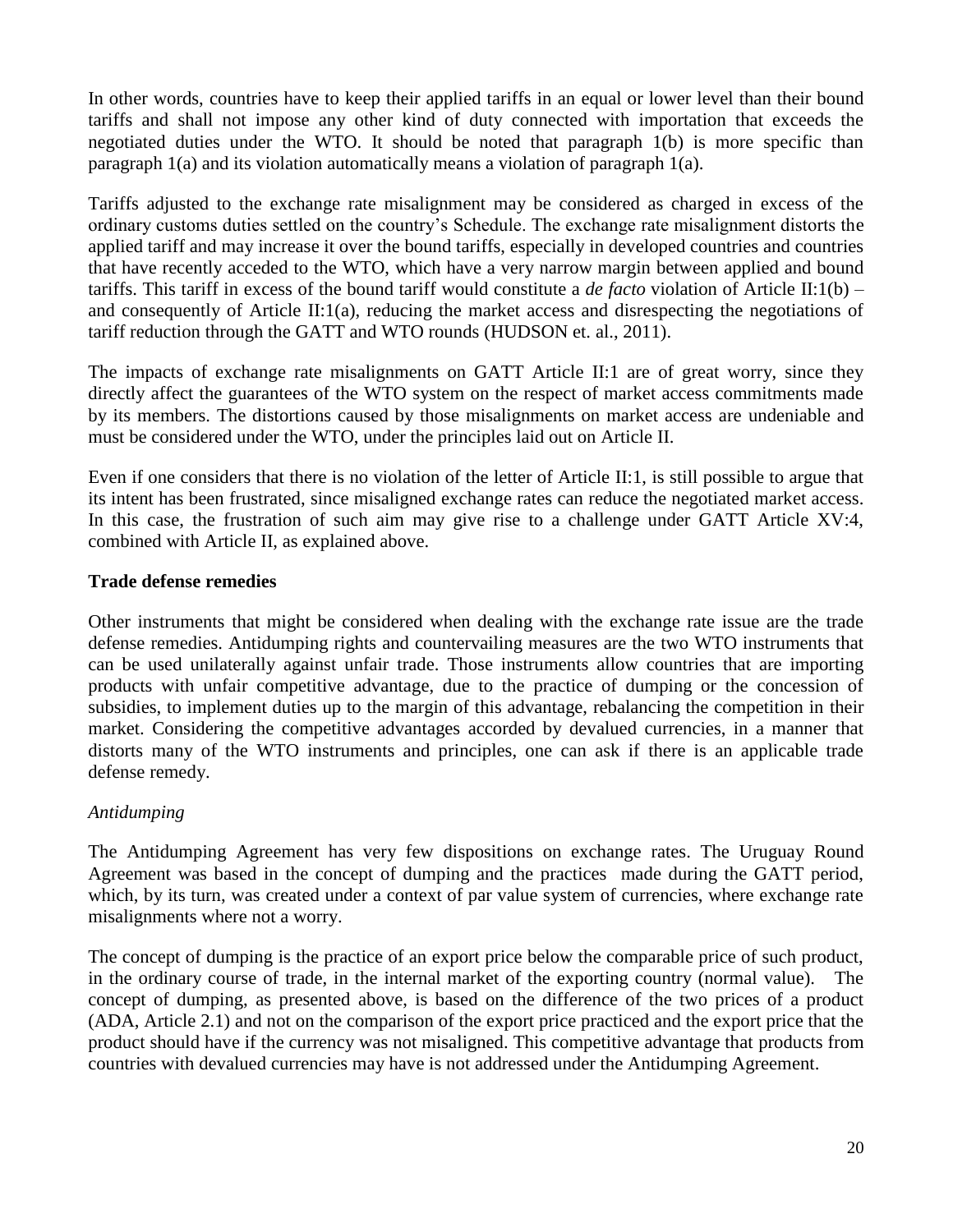Under this "price dumping" concept, the issue of exchange rates appears only during the price comparison, when the normal value, in a local currency, must be converted into the same currency used for the export price. Article 2.4.1 states that the conversion shall be made on the date of sale. During negotiations, such provision was proposed due the fact that *(…) the amount of the dumping margin may differ significantly, depending on the exchange rate to be used on specific case* (GATT, Submission of Japan on the Amendments to the Antidumping Code, Multilateral Trade Negotiations – The Uruguay Round, MTNNG/NG8/W/48, 1989, p. 5)*.* An exception is made to fluctuations in exchange rates, which shall be ignored. Finally, exporters shall have at least 60 days to adjust their export prices to reflect sustained movements in exchange rates during the investigation.

The Article reflects some of the impacts of exchange rate fluctuations on trade, allowing mechanisms to adjust the calculation of dumping margins to sudden variations of exchange rates during the period of investigations, which could lead to an inadequate comparison between the export price and normal value. Nevertheless, it does not consider these variations after the implementation of antidumping rights nor it considers the effects of exchange rate misalignments on the determination of the injury.

Exchange rate misalignments can also affect antidumping rights in two different moments: during the investigation, when determining the injury caused by the dumped products and during the application of antidumping rights when there is variation of exchange rates.

When the conversion of the normal price is made in accordance with Article 2.4, there should be no impact of exchange rates on the determination of the margin of the dumping, since the same rate would be used for the establishment of the export price by the producer (considering the costs of production in its local currency) and for the normal value, as converted to the export currency on the date of the sale. Since fluctuations shall be ignored, both rates should be the same, regardless of its misalignment.

The problem arises when determining the injury caused by the dumped products on the importing country's market. When a dumped product comes from a country with devalued currency, besides the unfair competitive advantage arising from the price dumping itself, it also has an advantage from its lower price due to the currency conversion at favorable rates. This second factor can increase significantly the injury caused by the imports of such product at the domestic industry of the importing country, which cannot compete with these artificially low prices. The amount of injury, used for the determination of the antidumping rights (Article 9.1), will be much greater than the injury that would be caused only by the dumping. This is relevant because the injury is essential to the application of antidumping rights. If no injury is caused by the dumping, but an injury is found due to currency devaluation, antidumping rights may be implemented in contradiction with its original aim of avoiding harmful price dumping.

In the case of antidumping, a devalued currency may facilitate the application of antidumping rights. This demonstrates the importance of addressing the issue of exchange rates under the WTO, since it distorts many trade instruments, in different manners. The correction of such distortions interests all countries, since countries with both overvalued and devalued currencies are being affected by exchange rate misalignments.

The second unaddressed impact on antidumping rights occurs after the investigation. Exchange rate fluctuations will affect the antidumping duties, frequently charged as specific duties in foreign currencies. This distortion will only be adjusted at the sunset review, until then, the producers may be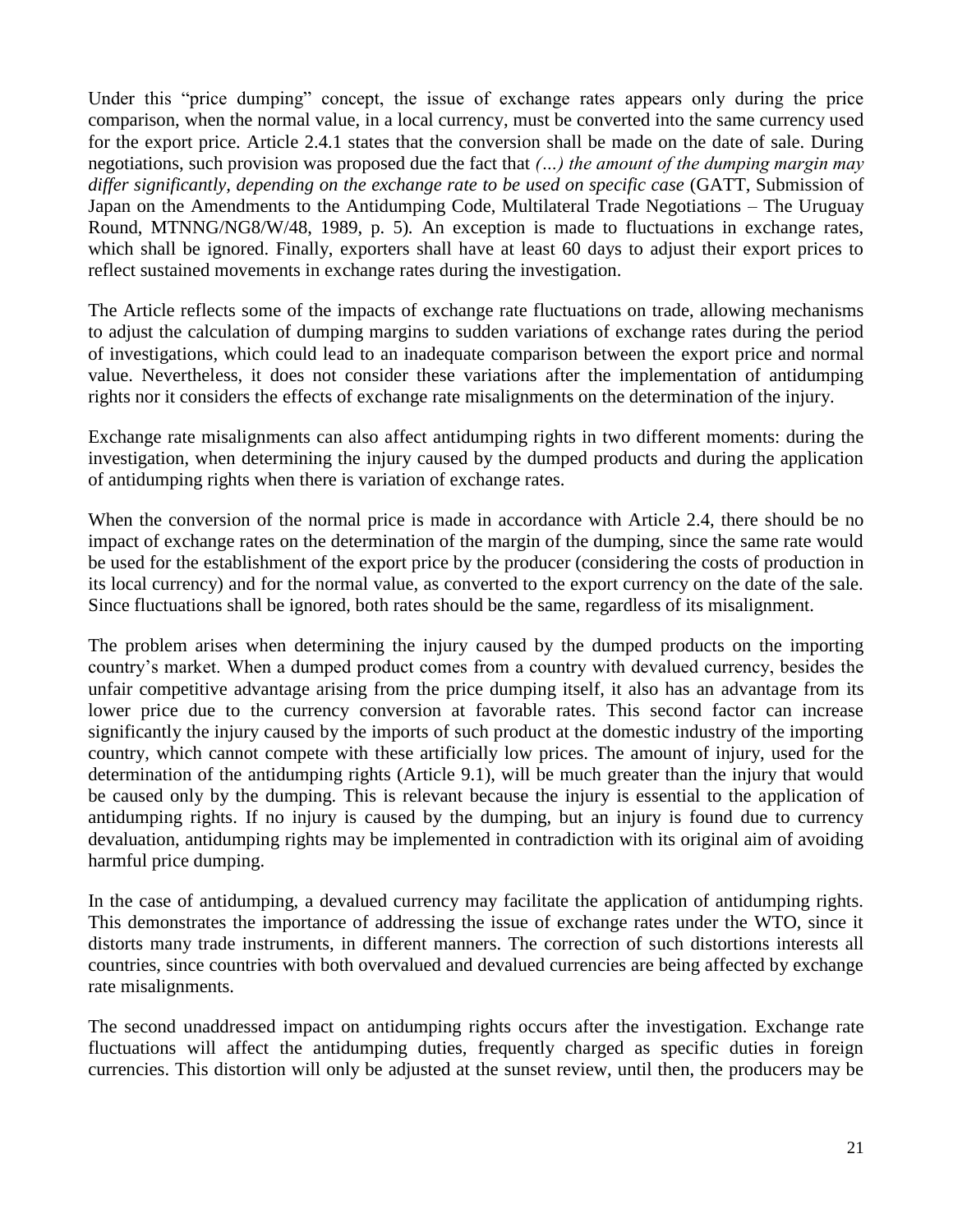charged of a much higher or lower antidumping duty, depending whether there was devaluation or overvaluation of the currency.

To address the competitive advantages of a product arising from currency devaluation, another instrument would have to be created, since the Antidumping Agreement has no provisions over the issue, except for the few ones mentioned above. This new instrument would be based on the comparison between the export price and the export price that would be practiced if the currency was in its medium term equilibrium. This is a concept of "currency dumping".

The concept is not new, and some countries had domestic provisions on it. The national legislation of South Africa, for instance, stated that:

> 84. The dumping duties which may be imposed in terms of section eighty-three, Shall be the following, namely –  $(...)$  (e) "exchange dumping duty", which shall be the amount by which the actual cost of the goods as defined in section eighty-five is less than such cost expressed in the currency of the territory of origin or export of the goods and converted into Union currency at a rate which the Minister is hereby authorized to determine and notify in the Gazette (*Antidumping and Countervailing Duties – Secretariat Analysis of Legislation*, Contracting Parties Twelfth Session, 1957, L/712, pp. 94-95).

Furthermore, negotiations of the Havana Charter have considered this possibility, within a proposal of creation of four kinds of dumping, which could be object of antidumping measures: price, service (freight), currency and social dumping (UN, ECOSOC, Report of the Drafting Committee of the Preparatory Committee of the United Nations Conference on Trade and Employment, E/PC/T/34, 1947, p. 13).

The proposal was rejected possibly because in a par value system the idea of a currency dumping seemed a remote risk since the IMF would already provide enough guarantees to avoid countries manipulating their currencies to get competitive advantages. Nevertheless, in a floating exchange rate system, the concept of a currency dumping remedy seems very plausible, creating a trade defense mechanism that would allow countries to offset the advantages acquired by imported products due to exchange rate misalignments.

Despite the lack of prevision of a currency dumping, GATT states, in its Second Ad Note to paragraphs 2 and 3 of GATT Article VI, that:

> Multiple currency practices can in certain circumstances constitute **a subsidy to exports** which may be met by countervailing duties under paragraph 3 or can constitute a **form of dumping by means of a partial depreciation of a country's currency** which may be met by action under paragraph 2. By "multiple currency practices" is meant practices by governments or sanctioned by governments. (Emphasis added).

This provision was included at the request of South Africa that stated that:

l

Mr. Chairman, the South African delegation raised this matter of multiple currency rates in relation to what we term "exchange dumping duties", We had these expressions of opinion and we withdrew our endeavours to get the proposed new paragraph  $7<sup>1</sup>$  written into this particular Article, by virtue of the fact that this commentary was to be included in the notes of this meeting. (ECOSOC, *Verbatim Report of the Twentieh Meeting of Commission A to the Second* 

<sup>&</sup>lt;sup>1</sup> Paragraph 7 of Article 17 of the Havana Charter Draft would have established the concept of currency dumping.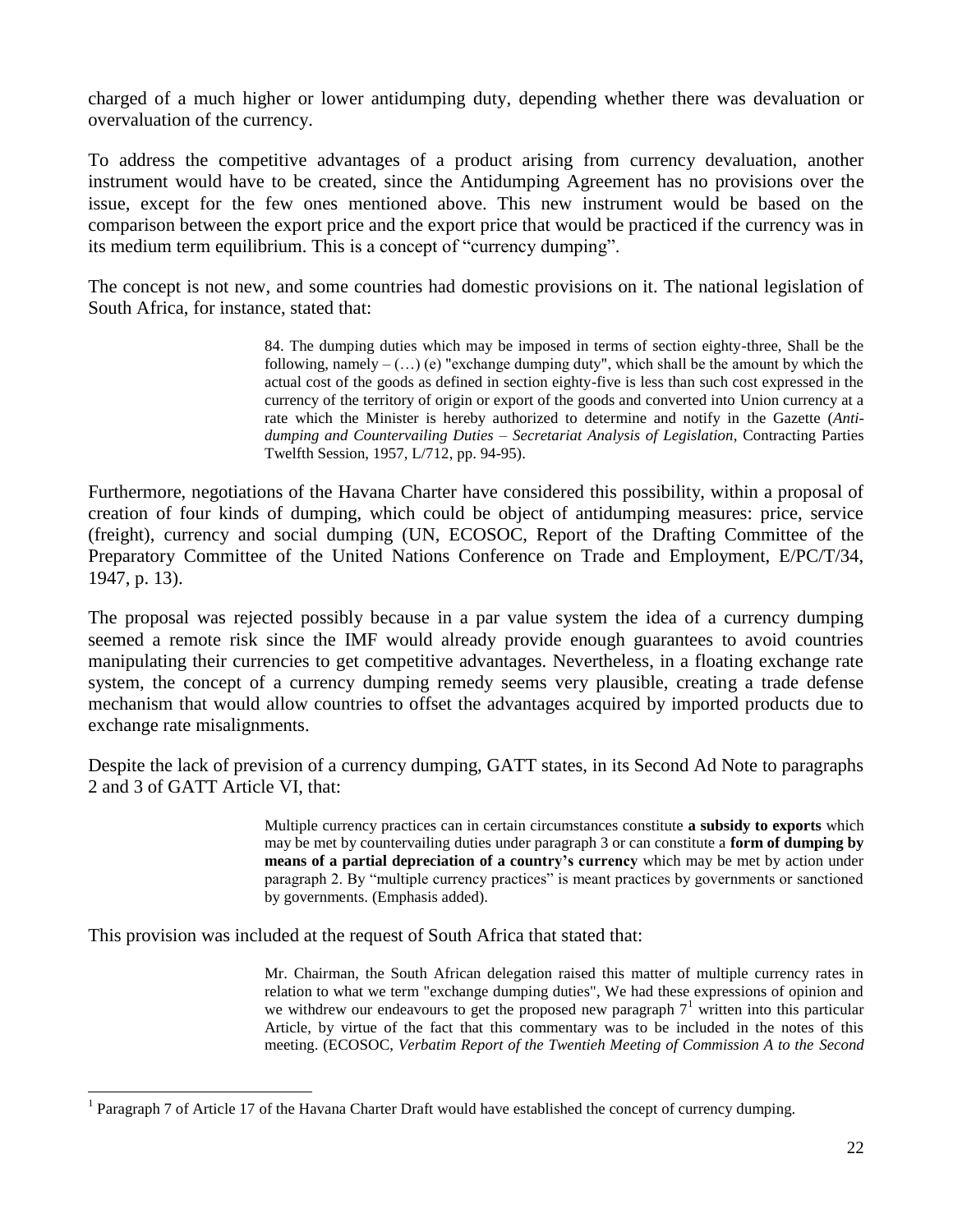*Session of the Preparatory Committee of the United Nations Conference on Trade And Employment*, E/PC/T/A/PV/20, 1947, p. 34)<sup>2</sup>

The provision shows that although no specific instrument to counter currency dumping was created and even though the IMF would exert control over exchange rates, some currency practices were still considered by members as a form of countervailable subsidy or dumping. It demonstrates that even with the supervision of IMF over exchange rates, a form of currency dumping was still addressed by the CONTRACTING PARTIES.

### *Subsidies*

 $\overline{a}$ 

Another trade defense instrument that should be analyzed when dealing with exchange rates is the countervailing measure. The SCM regulates the granting of subsidies and allows members to charge countervailing duties in order to offset the effects of subsidies on imports that are found to be injuring domestic producers.

Economically, a devaluation of a country's exchange rate can be considered as a subsidy, since it is a governmental policy, that includes the buying of foreign currency in order to keep its own currency at artificially low rates, and it has an effect of lowering the prices of exported products, granting them a competitive advantage in other markets. One can ask if this economic concept can be framed under the concept of subsidy under the WTO, allowing the use of countervailing measures.

The SCM has a much more restricted concept of subsidies:

1. For the purpose of this Agreement, a subsidy shall be deemed to exist if:  $(a)(1)$  there is a financial contribution by a government or any public body within the territory of a Member (…); or (a)(2) there is any form of income or price support in the sense of Article XVI of GATT 1994; and (b) a benefit is thereby conferred.

In the case of devalued exchange rate, the conferred benefit is evident, as a devalued currency allows a product to have a lower price at the external market than it would have with an exchange rate at its equilibrium. The benefit could be recognized by the fact that the beneficiary would be placed in a *better position than it would be in the absence of the subsidy* (Canada – Aircraft, AB Report, para. 161).

A greater difficulty arises from the identification of a financial contribution. This requirement was intended to ensure that not all governmental measures that conferred benefits could be deemed to be subsidies (US – Export Restrains, Panel Report, para. 8.85). That indicates that the expression "financial contribution" cannot be understood in a wide sense, including all governmental measures that confer a benefit. A financial contribution is an act or an omission involving the transfer of money or the provision of certain goods or services (US – Softwood Lumber III, Panel Report, para. 7.24).

In order to classify a devalued currency as a subsidy, first of all it is necessary to prove that the government is taking action to maintain its currency artificially low. The devaluation cannot be a result of an external economic context, there must be a governmental act or omission. Nevertheless, even if a

<sup>2</sup> UN, ECOSOC, *Verbatim Report of the Twentieh Meeting of Commission A to the Second Session of the Preparatory Committee of the United Nations Conference on Trade And Employment*, UN ECOSOC, E/PC/T/A/PV/20, 28 June 1947, p. 34.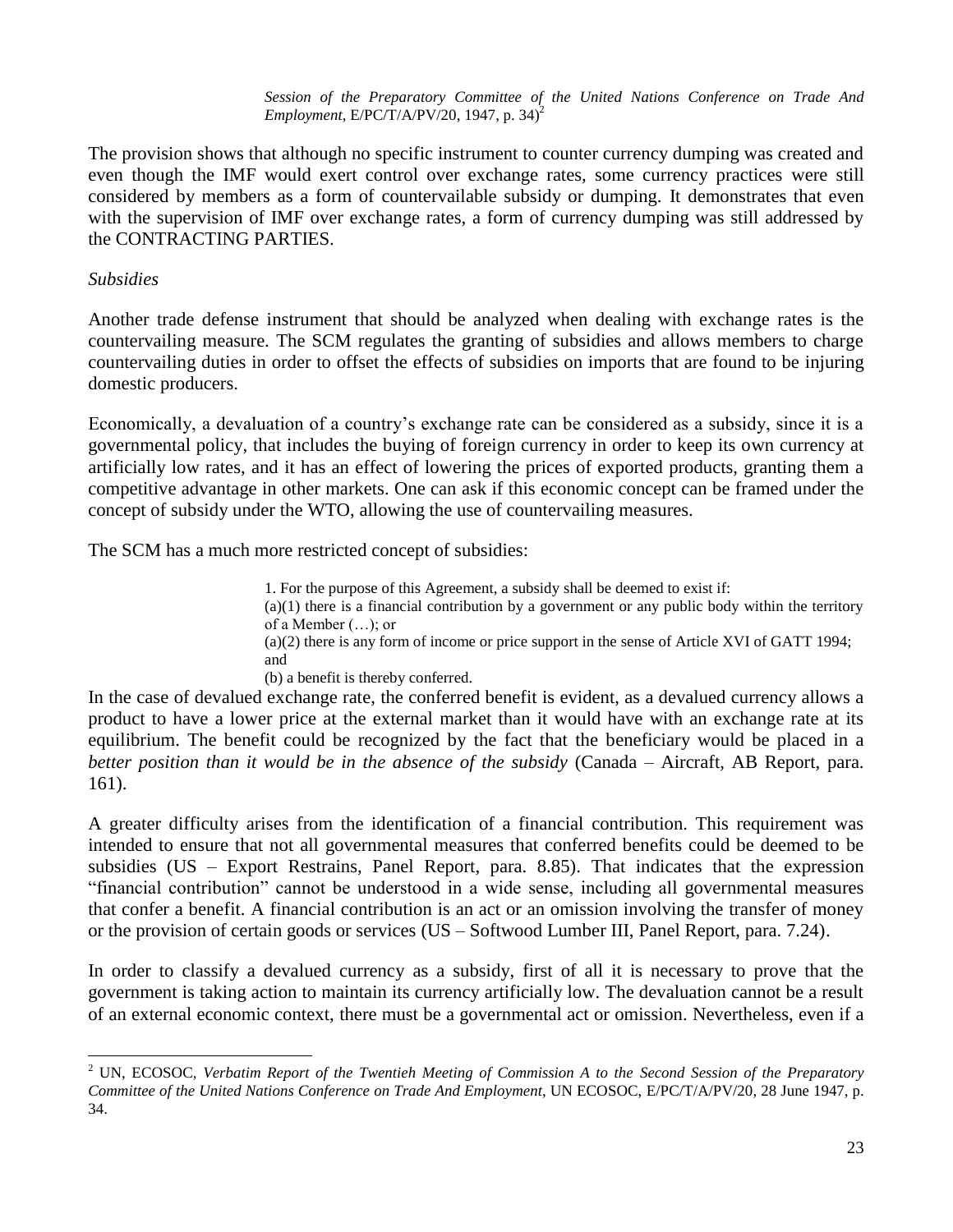government is deliberately manipulating its currency, one has yet to identify the money transfer between the government and the beneficiary. It could be argued that this transfer lies in the act of converting a currency, by buying a foreign exchange rate at a lower price than the regular market price, or what should be the market price, since the official exchange rate would be the misaligned one.

Once again, the Second Ad Note to Paragraphs 2 and 3 of GATT Article VI states that multiple currency practices can in certain cases constitute a form of subsidies. As the Articles of GATT shall be read together with the SCM, this implies that, in some circumstances, one can identify a financial contribution – that would constitute a subsidy – in certain currency practices. The provision foresees, thus, that some currency practices might be deemed as subsidies by the contracting parties and should be object of countervailing measures.

To be actionable under the WTO, a subsidy must also be specific. A specific subsidy is either a prohibited subsidy (contingent upon export performance or upon the use of domestic over imported goods), or a subsidy specific to an enterprise or industry or group of enterprises or industries (Article 2). In the case of multiple currency practices, the specificity was evident, since a lower exchange rate would be accorded only to some sectors, and thus an Ad Note was included under GATT Article XVI, in order to allow multiple rates in accordance with IMF.

In the case of a single devaluated exchange rate, it seems difficult to consider as specific a devalued exchange rate that should be available to all exporters, investors, etc. Nevertheless, if one can prove that the exchange rate is directly linked with the volume of a country´s export, varying when this volume raises or diminish, it is possible to argue that the subsidy arisen from a devaluated exchange rate is contingent upon exports, and thus, a prohibited subsidy under SCM Article 3 – which could be object of a *fast track* panel.

Furthermore, by the provision on SCM Article 2.3, this prohibited subsidy shall also constitute a specific subsidy, actionable by countervailing duties if it is proved that it causes injury to the domestic industry of another member (LIMA CAMPOS; GIL, 2012).

A proposal dealing with trade defense remedies as a mechanism to address the effects caused by misaligned exchange rate is the "Currency Exchange Rate Oversight Reform Act of 2011". The American Act, still pending on approval, seeks to address to the effects caused by fundamentally misaligned exchange rates through negotiations or by implementing trade defense remedies.

The Secretary of Treasure shall submit to the Congress an annual report on monetary policy and currency exchange rates, which will include a list of currencies designated as fundamentally misaligned. Some of those currencies will be designated for priority action, according to factors such as: market interventions protracted in the currency exchange market; accumulation of foreign reserves; and restrictions on the inflow or outflow of capital, for balance of payment purposes.

The Secretary of Treasure shall seek bilateral consultations with countries with misaligned currencies, so these countries can adopt measures to address the issue, and also seek the advice of the IMF, in case of currencies designated for priority action. In this last case, if no policy is adopted by the respective country, antidumping initiations taken by the USA shall take into consideration the exchange rate effect, by adjusting the price used to establish export price to reflect the misalignment of the currency of the exporting country. The US government shall also: prohibit procurement by Federal Government of products and services from the country, if it is not party to the Agreement on Government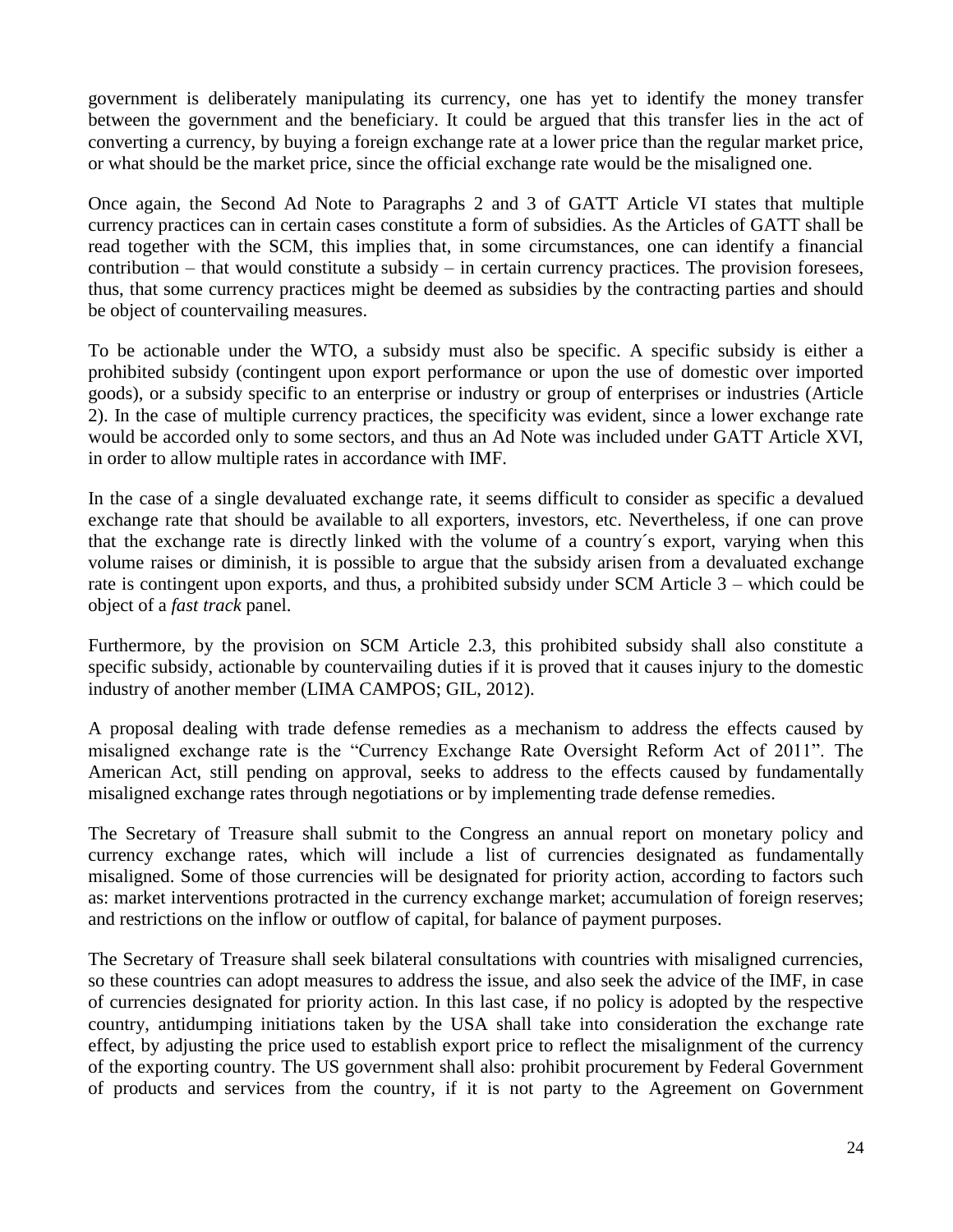Procurement; request that the IMF consult the country with misaligned currency under Article IV of IMF Articles of Agreement; and not approve any financing of projects located in the country.

One year after the designation of a currency for priority action, if no measure is adopted, the government of the US shall: request consultations at the WTO with such country; and consider undertaking remedial intervention in the international currency markets.

The draft bill also proposes an amendment to the Tariff Act of 1930, in order to allow the initiation of investigations to determine whether currency undervaluation by the government of a country is providing a countervailable subsidy. The initiation of the investigation shall be mandatory for currencies designated as for priority action. The proposal also presents a provision that states that "the fact that a subsidy may also be provided in circumstances that do not involve export shall not, for that reason alone, mean that the subsidy cannot be considered contingent upon export performance".

The Act proposes, thus, both the creation of a currency dumping, that should be implemented together with regular price dumping, and the use of countervailing duties to address to exchange rate issues.

# **Article XXIII**

One of the most unique rules of the WTO system is Article XXIII, which deals with non violation issues: measures that affect a member´s benefits, gained through negotiations, although they do not violate any of the WTO rules.

GATT Article XXIII:1 (b) states that, if a member considers that a benefit accruing to it is being nullified or impaired as a result of the application by another member of any measures, whether or not it conflict with the provisions of GATT, the member may take the issue to the DSB. The disputes arising from Article XXIII can therefore be either violation or non-violation complaints.

The logic of this provision is that competitive opportunities, legitimately expected from tariff concessions, can be frustrated by both measures inconsistent and consistent with GATT (EEC – Payments and subsidies paid to processors and producers of oilseeds and related animal-feed proteins, para. 144; EC – Asbestos, AB Report, para. 185). Therefore, it is necessary to protect the balance of concessions under the WTO, by providing means to redress any actions that impairs member's legitimate expectations from tariff negotiations. In this sense, the Panel for Japan – Film considered that:

> (…) the safeguarding of the process and the results of negotiating reciprocal tariff concessions under Article II is fundamental to the balance of rights and obligations to which all WTO members subscribe (Japan – Film*s*, Panel Report, para. 10.35).

The possibility to pursue a complaint under Article XXIII based on misaligned currencies was affirmed in a Working Party of the GATT. In 1979, during the discussions on the application of Article II:6 (a), which allows the adjustment of specific duties by members with devalued currencies, under the new context of floating exchange rates, a question was raised about the possibility of application of that Article in the opposite situation: whether contracting parties with appreciated currencies should be required to reduce their specific duties, in order to maintain the negotiated level of market access. The Working Party agreed not to pursue the matter, noting that contracting parties could resort to Articles XXII and XXIII of GATT if they considered that the currency appreciation impaired in a particular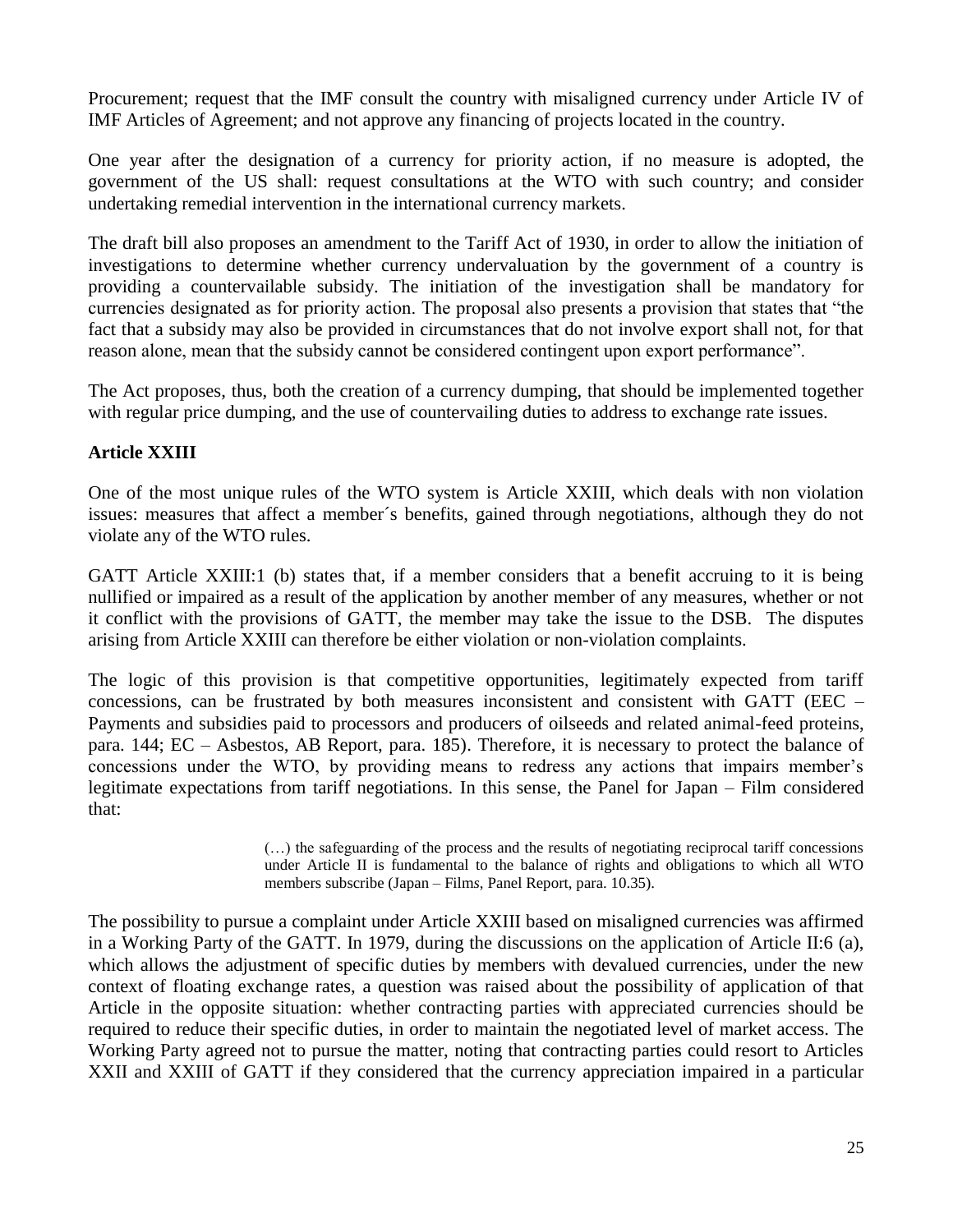case the value of specific duty concessions (GATT, *Report of the Working Party on Specific Duties*, L/4858, 2 November 1979, p. 6).

A devalued currency that reduces or nullifies other members´ tariffs could, thus, affect the negotiated level of market access, and give rise to a complain, regardless of the violation of any WTO rule, if three elements are met: application of a measure by a WTO member; a benefit accruing under the GATT; and nullification or impairment of this benefit as result of the application of the measure (Japan – Film, Panel Report, para 10.41).

The word "measure" has a broad definition which encompasses binding government action as well as measures that have an effect similar to a binding one – Film, Panel Report, para 10.47-50). Regarding currency misalignments, one can argue that governmental policies that aim to keep exchange rates in a certain level below or above its fundamental equilibrium could be considered as a measure under the meaning of Article XXIII. It is important to notice that the Article requires an action by a government, which results on the misalignment. The misalignment itself cannot be object of a complaint under Article XXIII. Therefore, misalignments deriving from instability in the global economy, which express only the floating character of some exchange rates could not be charged under a non violation complaint.

Regarding the benefit, it is usually considered as legitimate expectation of improved market access. In a market with devalued currency, other members will face a more restricted market access, with higher tariffs, once considered the effects of exchange rates, which can easily be classified as an impairment of the legitimate expectation of improved market access. The opposite reasoning can also be done: when members with devalued exchange rates export their products, they are, by giving an incentive to their exports through devalued exchange rates, making other members concede a larger market access than the one that was negotiated, impairing expectations of a balanced level of concessions between these members.

An important aspect of those expectations of a benefit is that, in order to it to be legitimate, the measures must not have been reasonably anticipated at the time of the tariff concessions. This can be a problem when dealing with longstanding policies of currency devaluation. It could be argued that this specific situation could have been foreseen during the negotiations of tariff concessions and, therefore, there is no misbalance to be addressed to.

At last, one is required to prove the existence of a nullification or impairment of that benefit. Such nullification or impairment should be understood as upsetting the competitive relationship between domestic and imported products, clearly caused by the measure at issue. When dealing with policies of currency devaluations, such nullification is evident, since it can give a significant competitive advantage to products, nullifying the protection performed by tariffs and further causing trade diversion.

Article XXIII can, thus, be a useful remedy to some cases of distortions caused by exchange rate misalignments. Nevertheless, it does not directly address the issue, maintaining the systemic distortions caused by misaligned exchange rates.

# **III. Conclusions**

Although the GATT and, later, the WTO, have a few provisions on exchange rates, proving the direct relation between exchange rates and international trade, a more consistent regulation over the issue was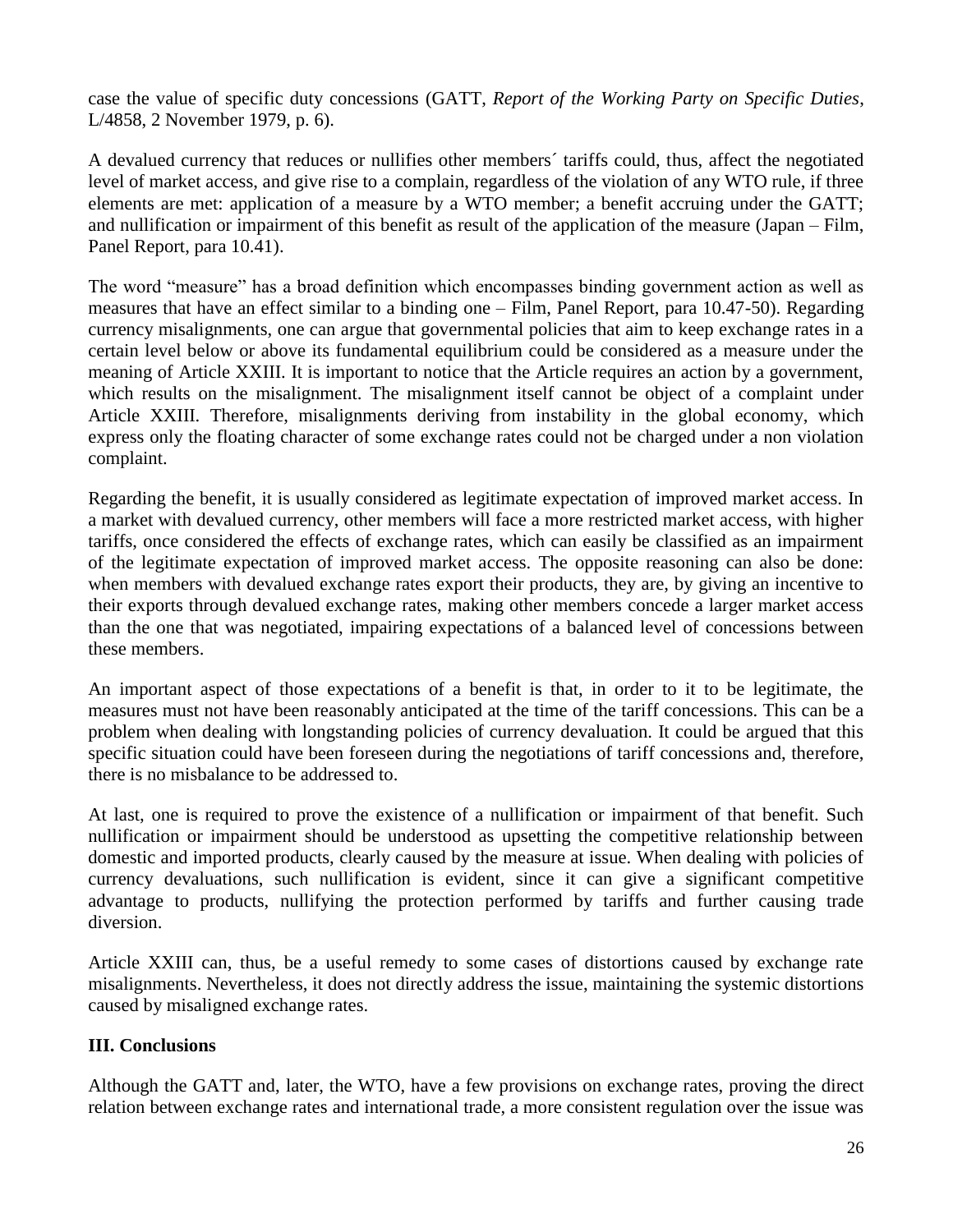never a primary concern. The exchange rate misalignments that have caused similar trade imbalance concerns after the end of the dollar/gold standard have all been met with political negotiations between a few interested parties. In the present political landscape, with multiple relevant actors, however, such accords are harder to be reached, as can be noted with the G-20.

After the 2008 financial crisis and the political choice of some of the biggest economies to devaluate their currencies in order to stimulate economic recovery and growth (notably the USA, the EU, China and some other Asian countries), the problem has again arisen and the Multilateral System has found itself unfit to offer solutions. This issue has proved to be hard to solve, bringing unpredictability and tension to international trade, with arguments of trade protectionism from all sides.

Three alternatives can be foreseen to avoid the detrimental impact of persistent exchange rate misalignments over international trade context. First of all, although unlikely in the present international scenario, a political agreement to the likes of the Plaza and Louvre Accords can be met among the principal interested parties, namely China, the U.S. and a few other countries, in order to achieve a compromise over the misalignment of their exchange rates.

Secondly, a multilateral negotiation should take place in the WTO to adapt the existing rules to the new international trade landscape, taking into consideration the new role and focus of the IMF and WTO. Exchange rates are no longer controlled efficiently by the IMF, being one of several macroeconomic tools that countries can resort to in order to equilibrate their balance of payments. Presently, IMF Article IV reviews take into consideration the renewed focus of the Organization and no longer demand countries that they avoid manipulating their exchange rates. This broad review and the place of exchange rates in this scheme are perfectly adapted to IMF's objectives, but they bring deep consequences for international trade and the well functioning of WTO law.

The members of the WTO should address this new reality and work on reforms to the multilateral trading rules system in order to offer the necessary mechanisms to neutralize the effects of persistent exchange rate misalignments over members' trade. This negotiation has to be done alongside representatives of the WTO and IMF so as to guarantee the coherence between the organizations required be the Marrakesh mandate (Marrakesh Agreement Establishing the World Trade Organization, Article III:5).

Finally, there are a few provisions under the WTO Agreements that could be applicable to the exchange rate issue. A case study of a specific devaluated currency could conclude on the possibility to challenge a WTO member under the Dispute Settlement System, based on violation (and non-violation) of WTO provisions due to its currency misalignments. Article XXIII and, especially, Article XV:4 combined with Article II:1 could be argued before a panel in order to address specific governmental measures thought to be causing exchange rate misalignments.

In principle, countries that maintain devalued currencies violate Article XV:4 (frustration), through the frustration of Article II:1 intents (applied *ad valorem* tariffs above bound tariffs).

The evolutions suffered by the Bretton Woods System were not properly incorporated by the IMF and the WTO, and more rules could be negotiated in the multilateral trading system in order to create stronger mechanisms to deal with the impacts of exchange rates on trade. Nevertheless, in the absence of these new rules, the main provision on the relationship between exchange rates and trade – GATT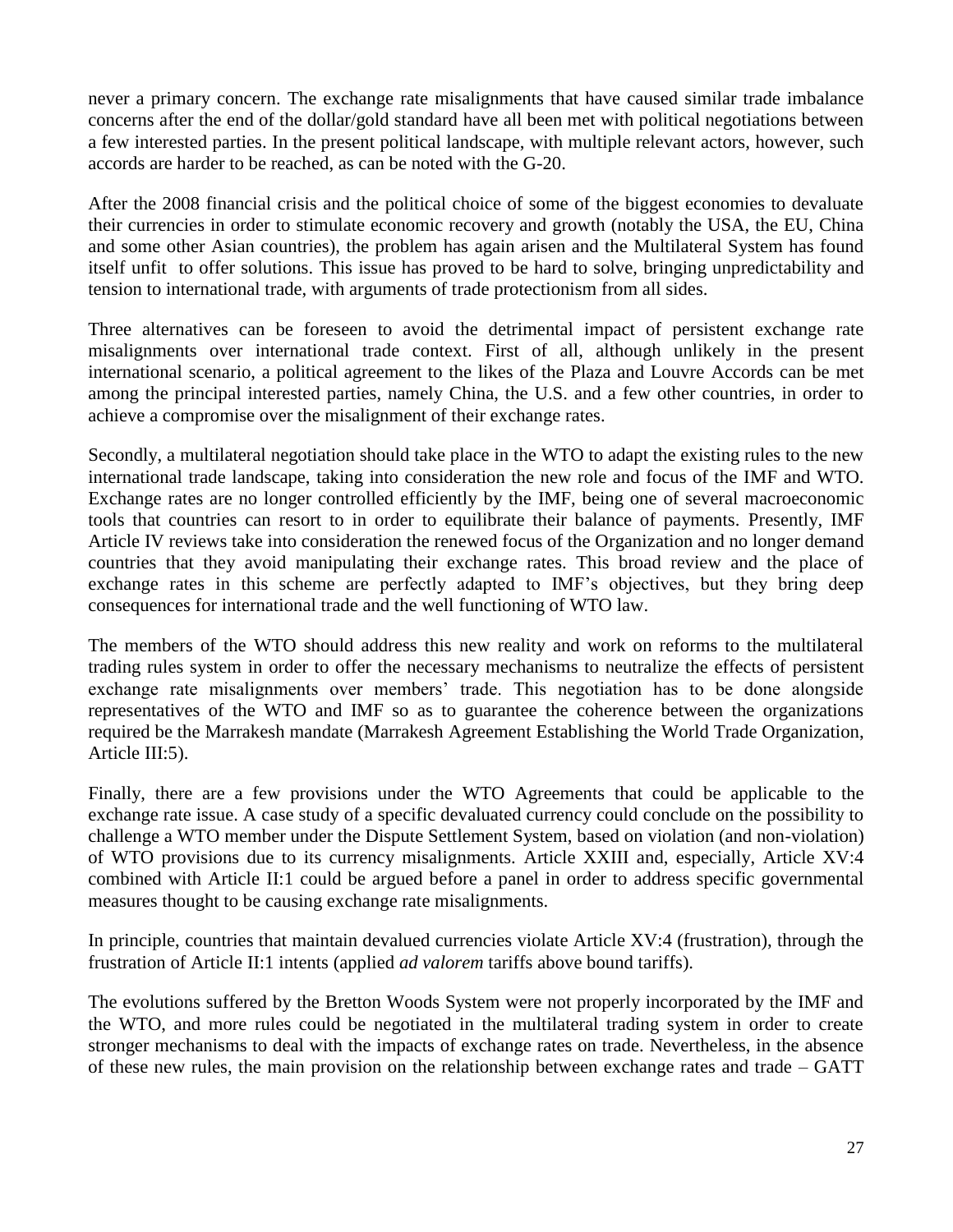Article XV:4 – can be an useful tool to prevent, through the WTO Dispute Settlement Mechanism, further damaging effects of misaligned exchange rates on the multilateral trading system.

#### **BIBLIOGRAPHY**

AUBOIN, Marc, *Fulfilling the Marrakesh Mandate on Coherence: Ten Years of Cooperation between the WTO, IMF and World Bank*, WTO, 2007.

BOUGHTON, James M., *The IMF and the Force of History: Ten Events and Ten Ideas That Have Shaped the Institution*, IMF Working Paper WP/04/75, 2004.

BOUGHTON, James M., *Silent revolution: the International Monetary Fund, 1979–1989*, IMF, 2001.

ECOSOC, *Note by the Brazilian Delegation on the adjustment of the Brazilian custom tariff*, Second Session of the Preparatory Committee of the United Nations Conference on Trade and Employment, E/PC/T/151, August 5th, 1947.

ECOSOC, *Report of the Drafting Committee of the Preparatory Committee of the United Nations Conference on Trade and Employment*, E/PC/T/34, 5 March 1947.

ECOSOC, *Verbatim Report of the Twentieh Meeting of Commission A to the Second Session of the Preparatory Committee of the United Nations Conference on Trade And Employment*, E/PC/T/A/PV/20, 28 June 1947.

EVENETT, Simon, "The US-Sino Currency Dispute: New Insights from Economics, Politics and Law*"*, *VoxEU*, 2010.

FUDGE, Nathan, "Walter Mitty and the Dragon: An Analysis of the Possibility for WTO or IMF Action against China's Manipulation of the Yuan", *Journal of World Trade* 45, no. 2, 2011, p. 349-373.

GADBAW, R. Michael, "Systemic Regulation of Global Trade and Finance: A Tale of Two Systems," in *Journal of International Economic Law* 13(3), 2010, 551–574.

GATT, *EC-Imposition of AD Duties on Imports of Cotton-Yarn from Brazil* – ADP/137, 4<sup>th</sup> July, 1995.

GATT, *EEC payments and subsidies paid to processors and producers of oilseeds and related animal-feed proteins*, Panel Report , BISD § 37S/86, 25 January 1990.

GATT, *Submission of Japan on the Amendments to the Antidumping Code, Multilateral Trade Negotiations – The Uruguay Round*, MTNNG/NG8/W/48, 3 August 1989.

GATT, *Exchange Rate Fluctuations and their Effect on Trade* – Fortieth Session of the CONTRACTING PARTIES, action taken on 30 November 1984 – L/5761.

GATT, *Report of the Working Party on Specific Duties*, L/4858, 2 November 1979.

GATT, *Anti-dumping and Countervailing Duties – Secretariat Analysis of Legislation*, Contracting Parties Twelfth Session, October 23, 1957, L/712.

HUDSON, G.; BENTO de FARIA, P. and PEYERL, T., "The Legality Of Exchange Rate Undervaluation Under WTO Law*," The Graduate Institute of Geneva, Trade and Investment Law Clinic* coordinated by Professor Joost Pauwelyn, June 2011, elaborated upon request by the CGTI.

HUFBAUER, Gary, WONG, Yee, SHETH, Ketki, *US-China Trade Disputes: Rising Tide, Rising Stakes*, Institute for International Economics, Washington, D.C., 2006.

IMF, "Exchange Rate Volatility and World Trade," WT/GC/444, *IMF Occasional Paper 30*, 1984.

IMF, *Article IV of the Fund's Articles of Agreement: An Overview of the Legal Framework*, IMF Legal Department in consultation with the Policy Development and Review Department, 2006.

IRWIN, Douglas A., "Sprit de Currency", *Finance and Development*, Vol. 48, No.2, IMF, June 2011.

JAPAN/GATT, *Submission of Japan on the Amendments to the Antidumping Code, Multilateral Trade Negotiations – The Uruguay Round*, MTNNG/NG8/W/48, 3 August 1989.